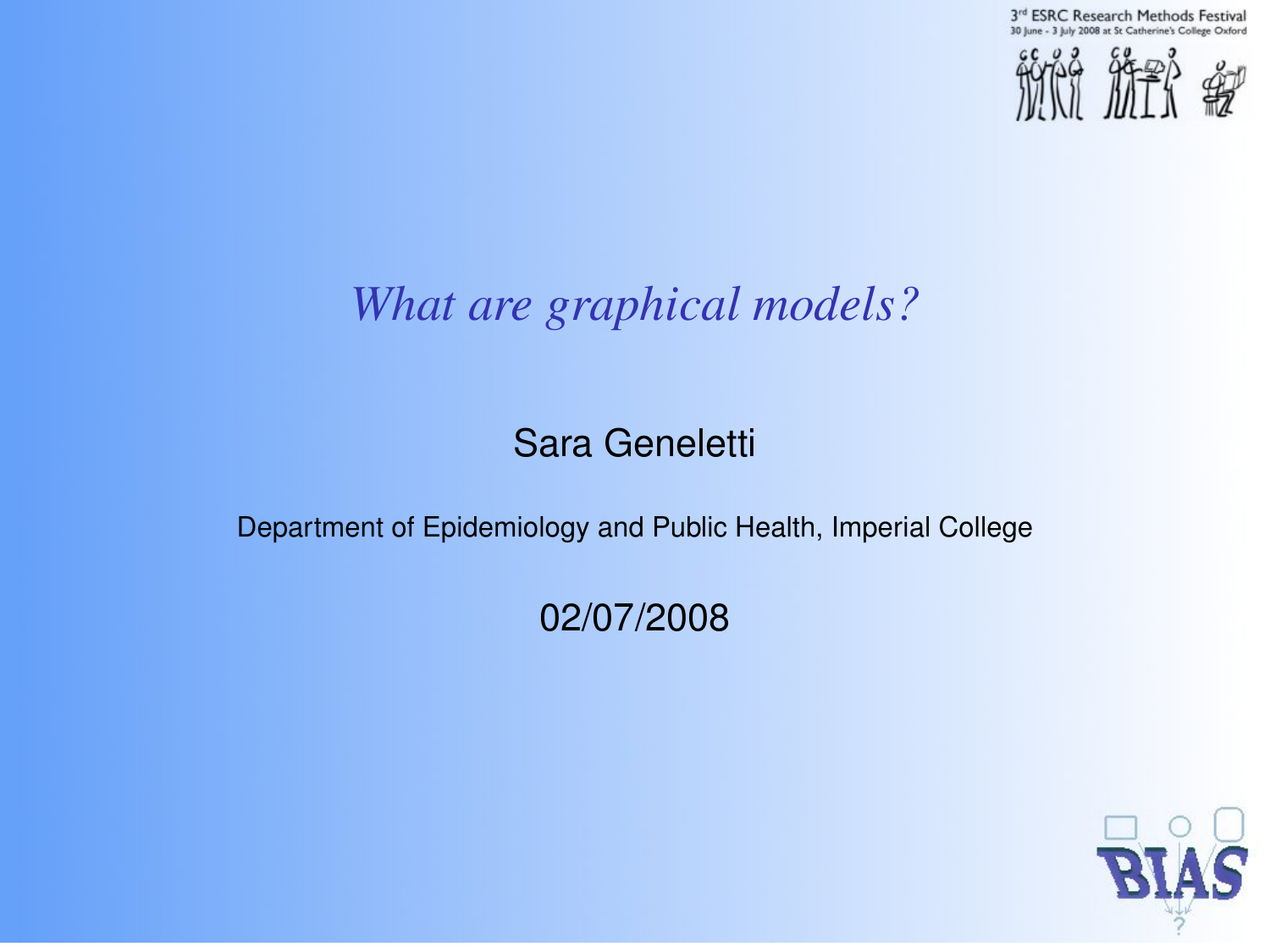3<sup>rd</sup> ESRC Research Methods Festival Catherine's College Oxford

*1.* Introduction

*Outline*

- *2.* What is a DAG?
- *3.* What can it do?
- *4.* What does it mean?
- *5.* Heuristic tool
- *6.* Formal tool
- *7.* Causality
- *8.* Useful info

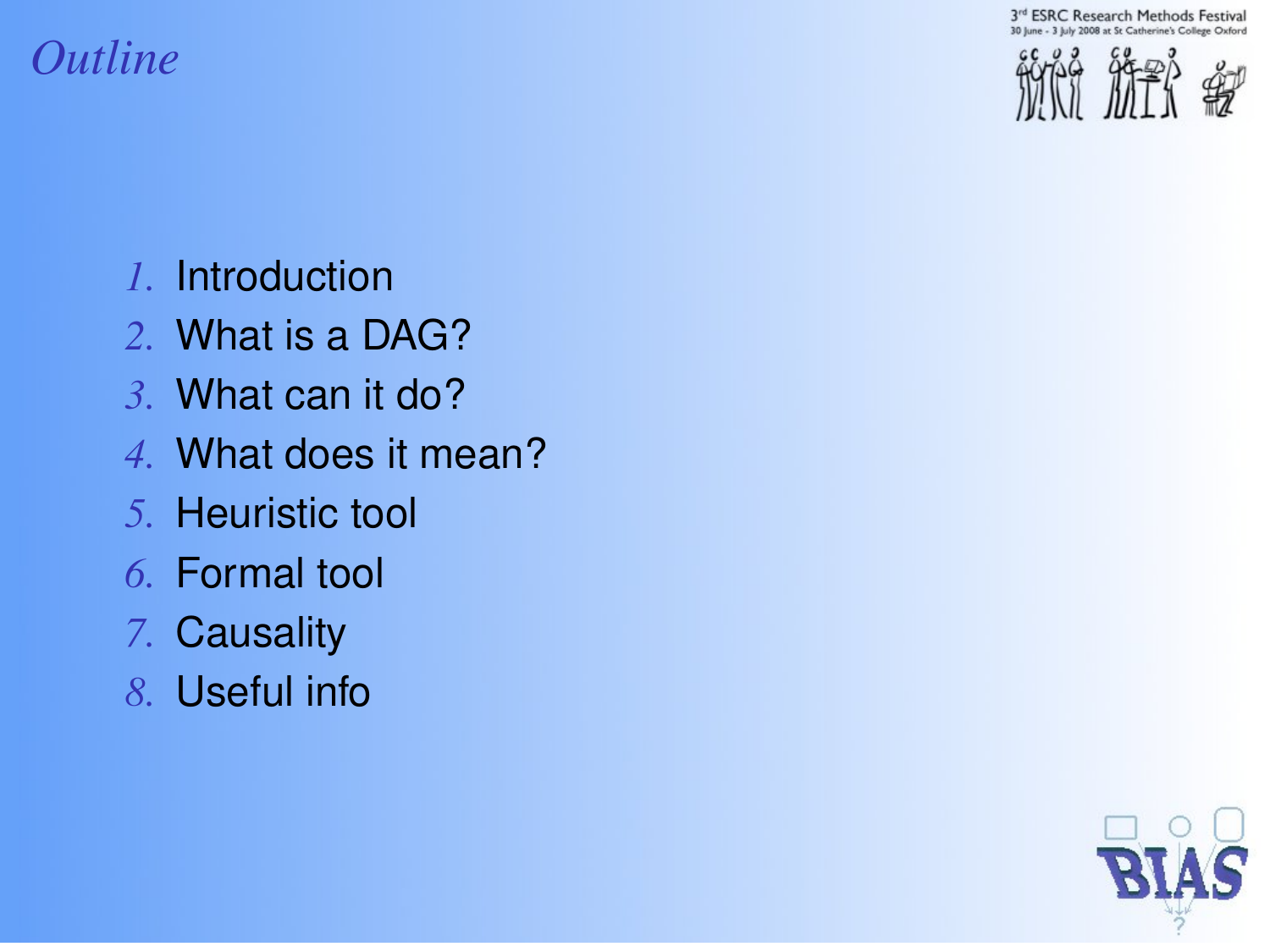# *Introduction*



#### *Uses*

- $\blacktriangleright$  Physics
- $\blacktriangleright$  Genetics
- $\triangleright$  Psychology Path analysis, Structural equation models
- $\blacktriangleright$  Statistics
- $\blacktriangleright$  Causal inference

#### *Types*

- $\blacktriangleright$  Directed
- $\blacktriangleright$  Directed Acyclic
- $\blacktriangleright$  Unidirected
- $\blacktriangleright$  Chain graphs

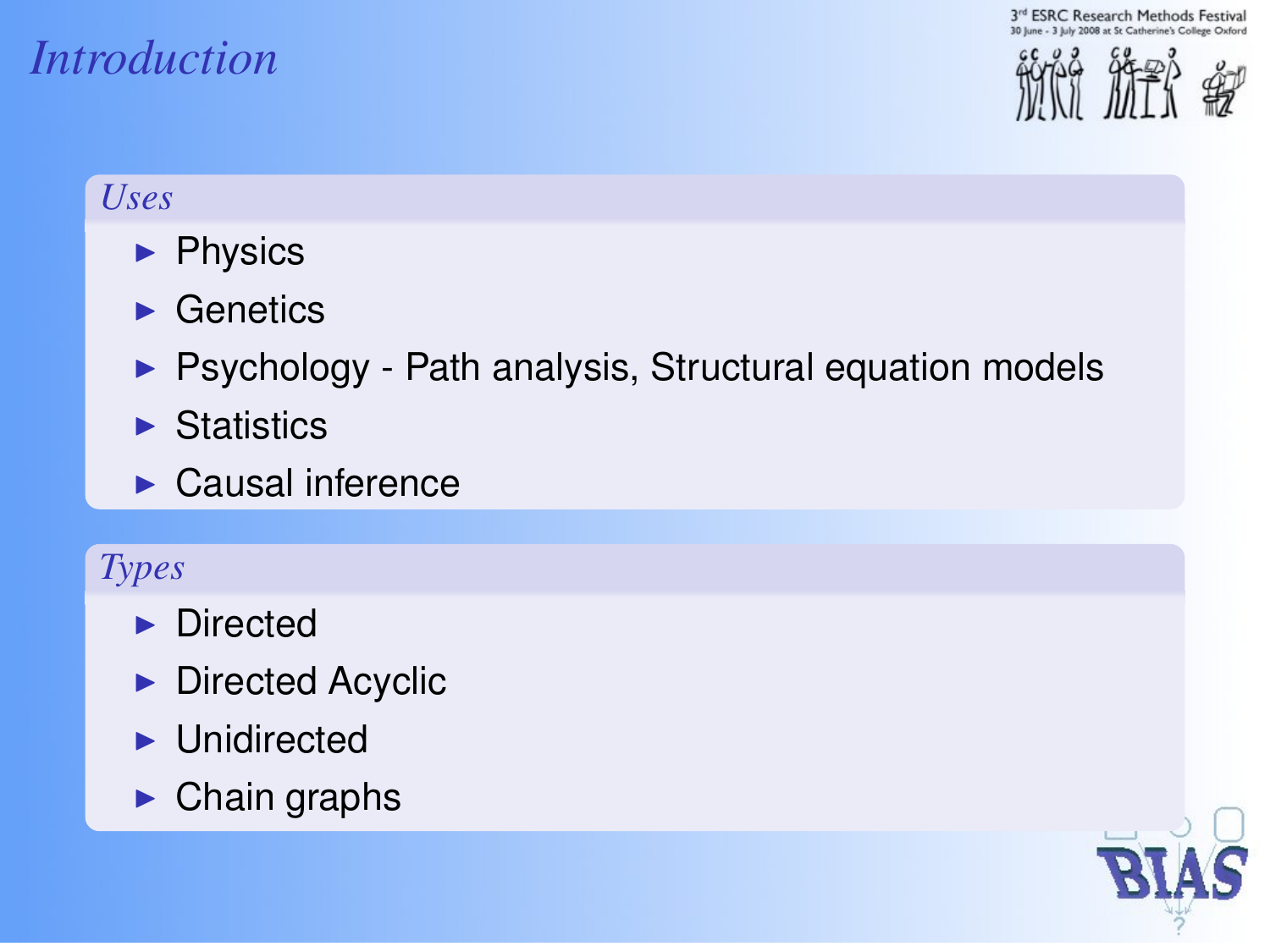**ESRC Research Methods Festival** 

## *What is a DAG?*

DAGs are *directed acyclic graphs*

- $\blacktriangleright$  All arrows have direction
- $\blacktriangleright$  No cycles  $A \rightarrow B \rightarrow A$
- **Arrows are** *not* **causal unless extra assumptions made** time ordering, intervention





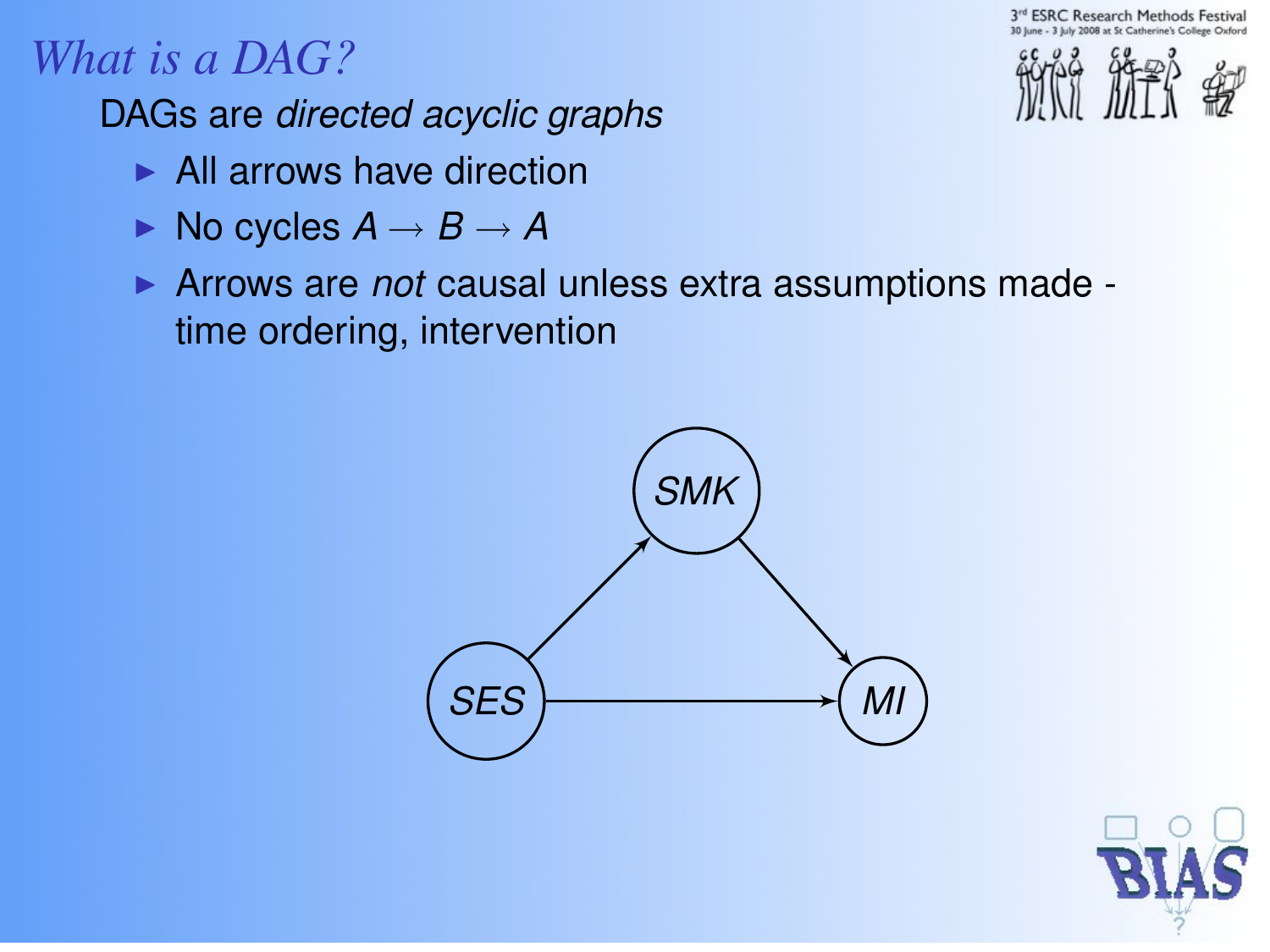**SRC Research Methods** 



#### *What does it do?*

#### DAGs are used to encode conditional independence statements

- In words if we know about  $C$ , knowing about A gives us no extra clues about *B* (and vice-versa)
- <sup>I</sup> Formally, we write *A*⊥⊥*C*|*B* [1]
- $\triangleright$  which means  $p(A, C|B) = p(A|B)p(C|B)$
- $\blacktriangleright$  Although DAGs have arrows, they DO NOT automatically mean causal relationships
- $\triangleright$  rather an arrow means dependence/association and lack of an arrow means independence/no association

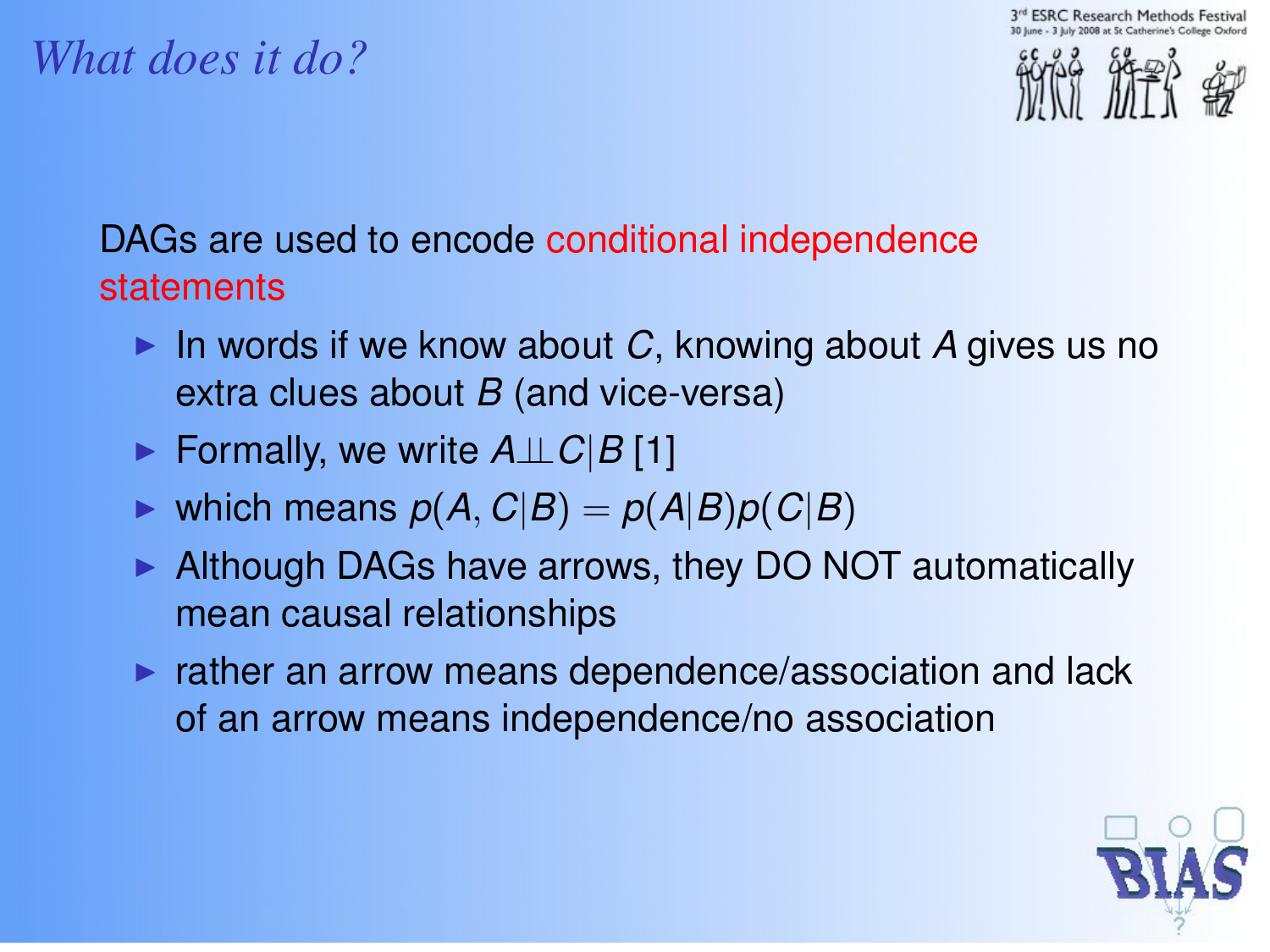## *Simple example - inheritance*





- *1.* Two children are siblings
- *2.* If you know the DNA of one, you know something about the DNA of the other
- *3.* they are associated

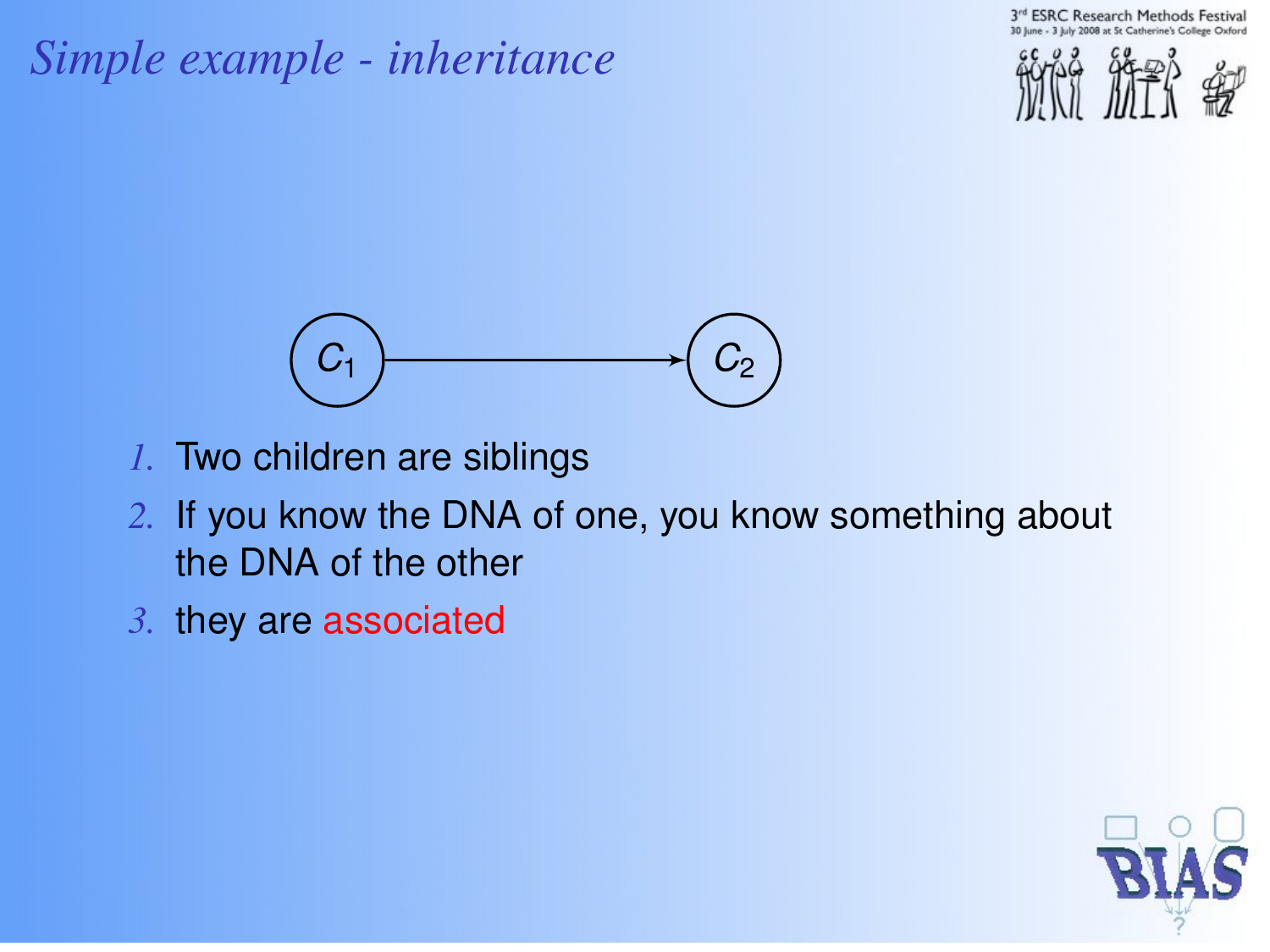**SRC Research Methods** 

## *Simple example - inheritance*





- *1.* Two children are siblings
- *2.* If you know the DNA of one, you know something about the DNA of the other
- *3.* they are associated
- *4.* If you know their parents' DNA however
- *5.* knowing about one child tells you nothing new about the other
- *6.* they are independent GIVEN the parents

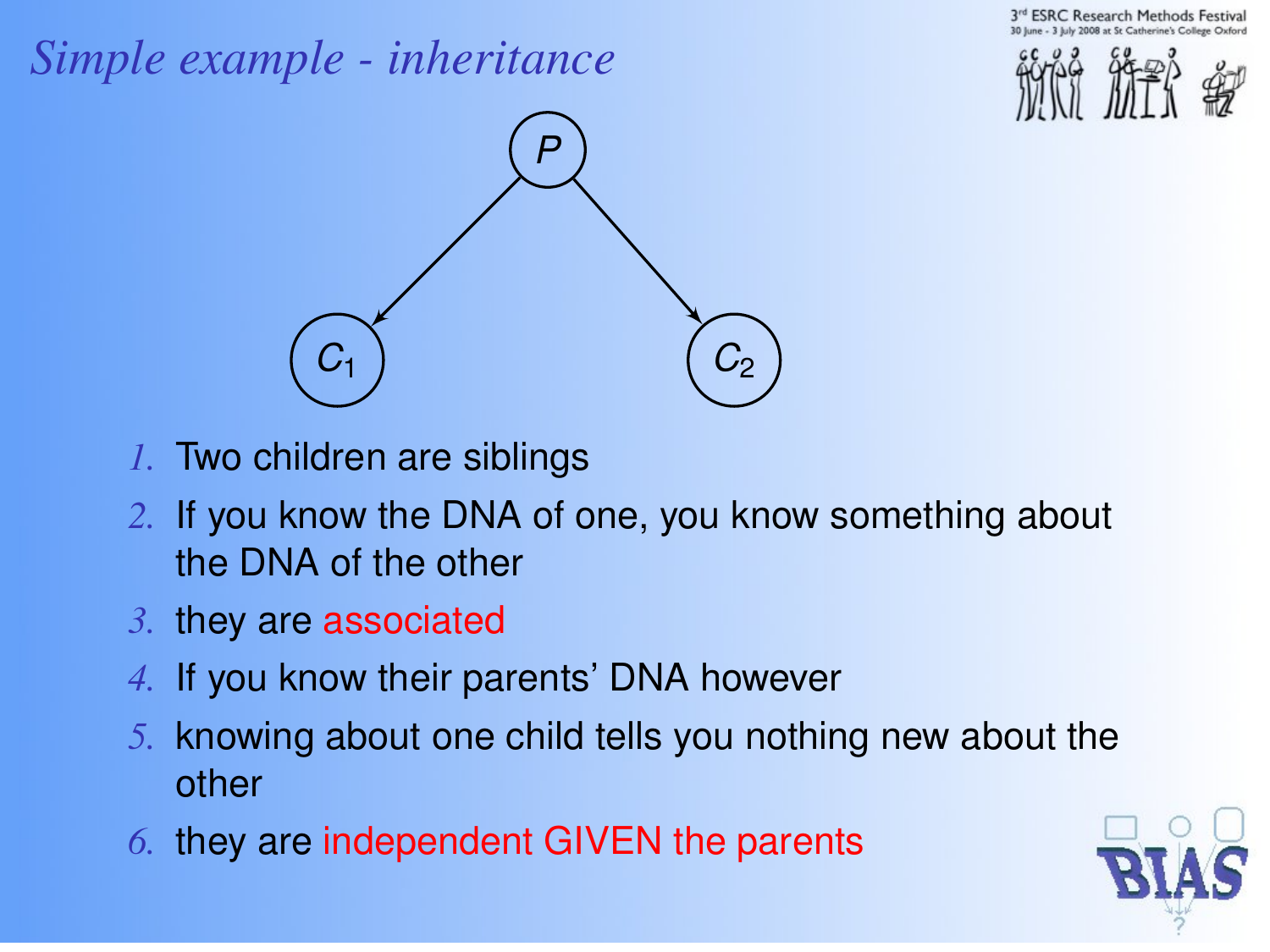## *Qualitative approach*



- $\triangleright$  DAGs can be constructed to make sense of a particular set of relationships
- $\blacktriangleright$  Make it easier for qualitative and quantitative researchers to understand one another
- $\triangleright$  Pictorial representation can highlight uncertainty and bias

#### *Caveats*

- $\triangleright$  a DAG that expresses assumptions about relationships (i.e. pre-data analysis) does not necessarily correspond to reality
- $\blacktriangleright$  Putative associations/causal relations need to be tested against data where possible and assessed carefully

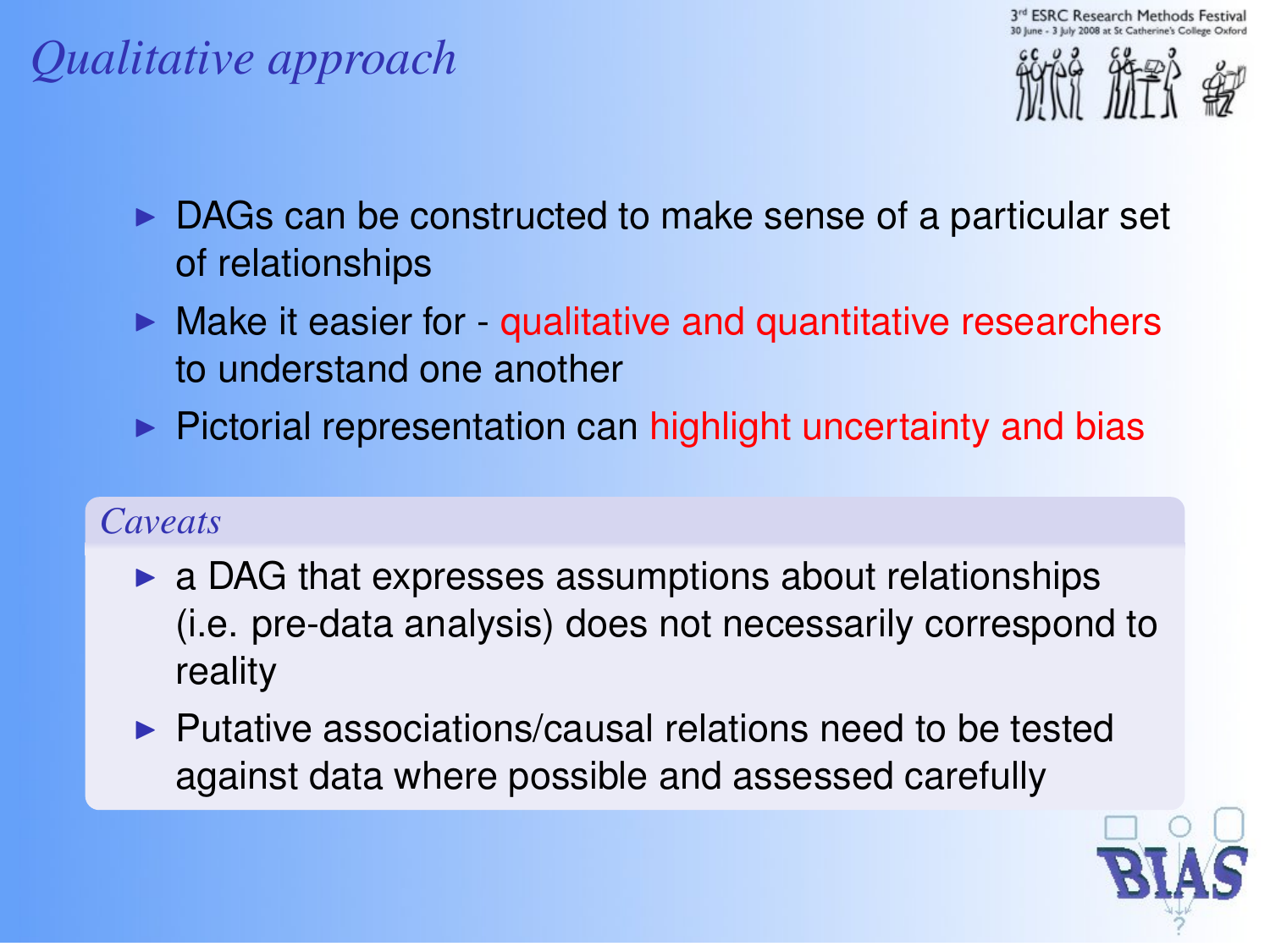3<sup>rd</sup> ESRC Research Methods Festival 2008 at St Catherine's College Oxford

#### *Constructing a DAG*





 $\triangleright$  A teenager whose mother had children as a teenager is more likely to have children herself

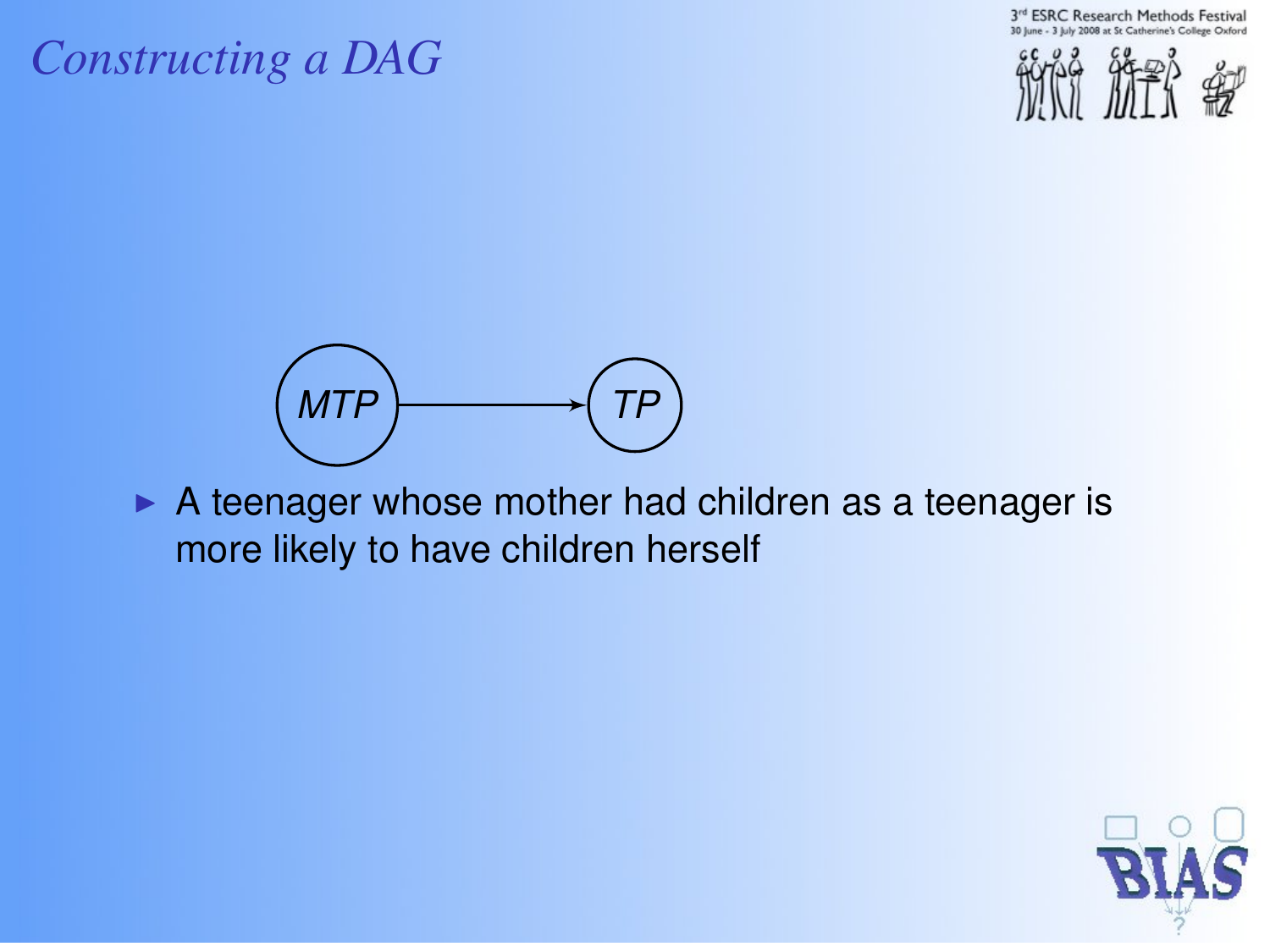**ESRC Research Methods Festival** 





- $\triangleright$  A teenager whose mother had children as a teenager is more likely to have children herself
- $\triangleright$  BUT there are factors that influence both these events

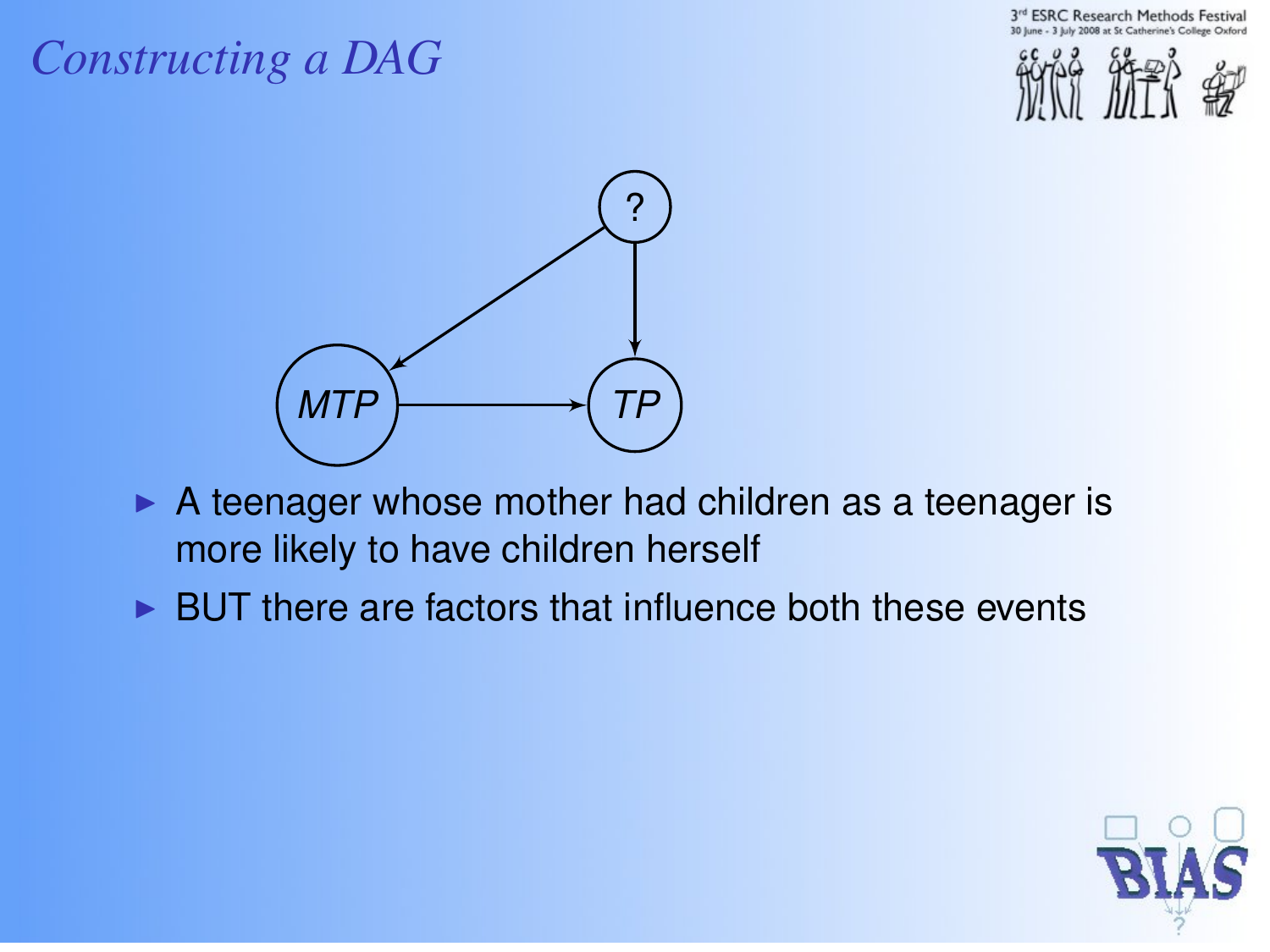**ESRC Research Methods** 





- $\triangleright$  A teenager whose mother had children as a teenager is more likely to have children herself
- BUT there are factors that influence both these events
- Education (full-time vs school leaver) is one of these
- But surely that is influenced in its own way by?? Anyone?

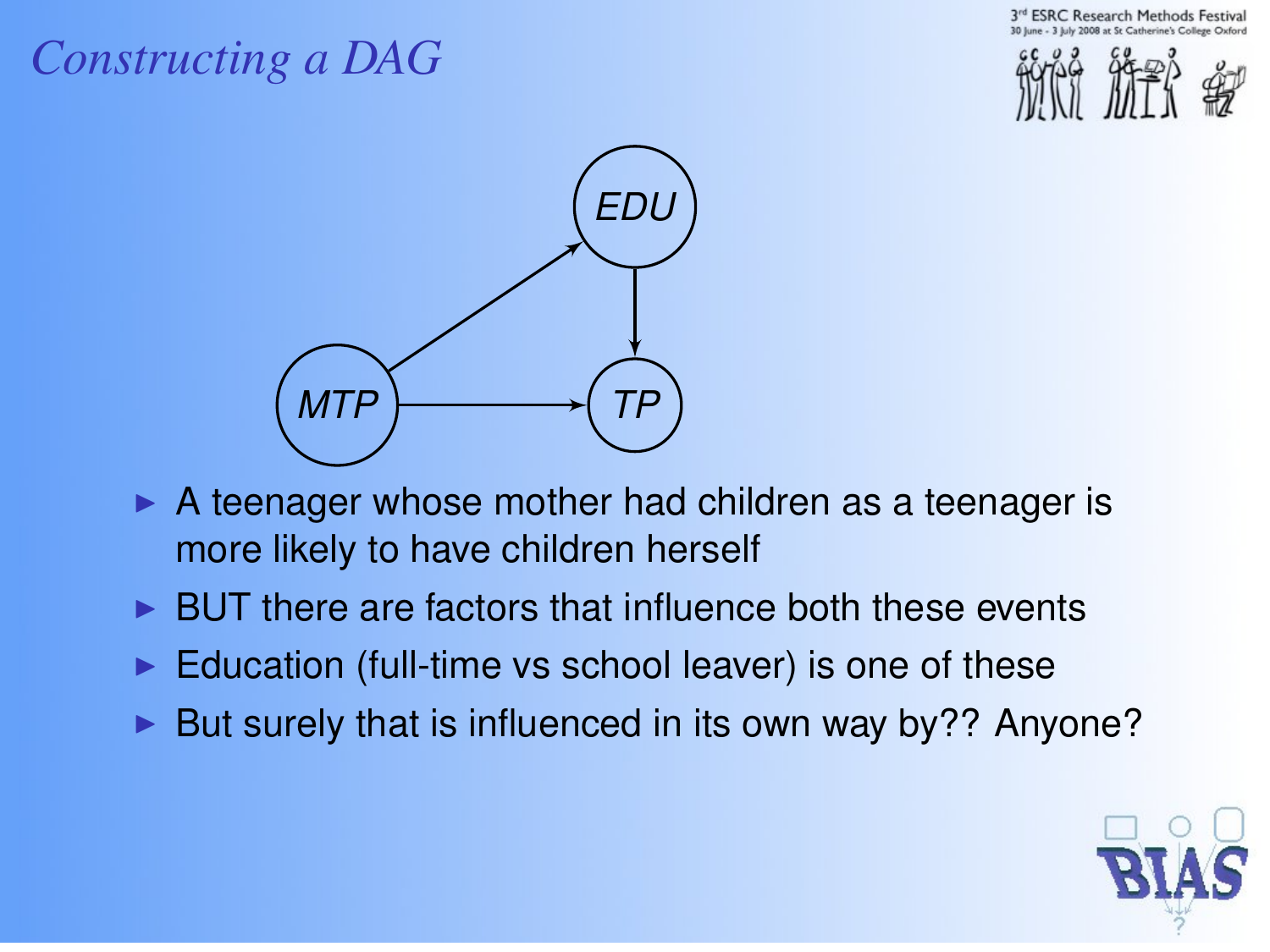**ESRC Research Methods Festiva** 



- $\triangleright$  A teenager whose mother had children as a teenager is more likely to have children herself
- BUT there are factors that influence both these events
- Education (full-time vs school leaver) is one of these
- But surely that is influenced in its own way by?? Anyone?  $\triangleright$  SES

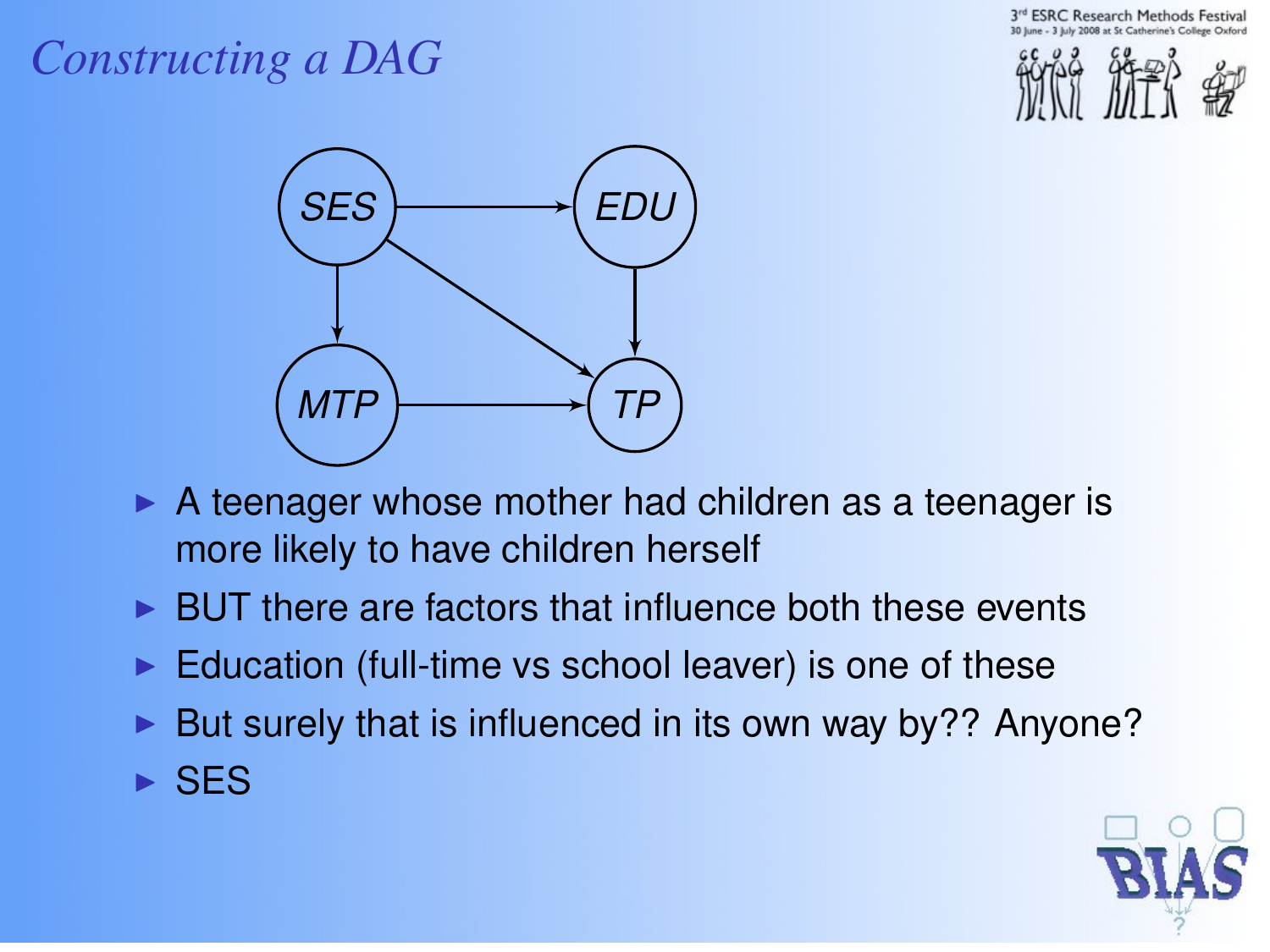



- $\triangleright$  This is a simple example could add
	- $\blacktriangleright$  Ethnicity
	- Low-self esteem
	- $\blacktriangleright$  Substance abuse
	- history of violence
- $\triangleright$  Some of these could be unobserved or reported with bias
- $\blacktriangleright$  e.g. low-self esteem or substance abuse

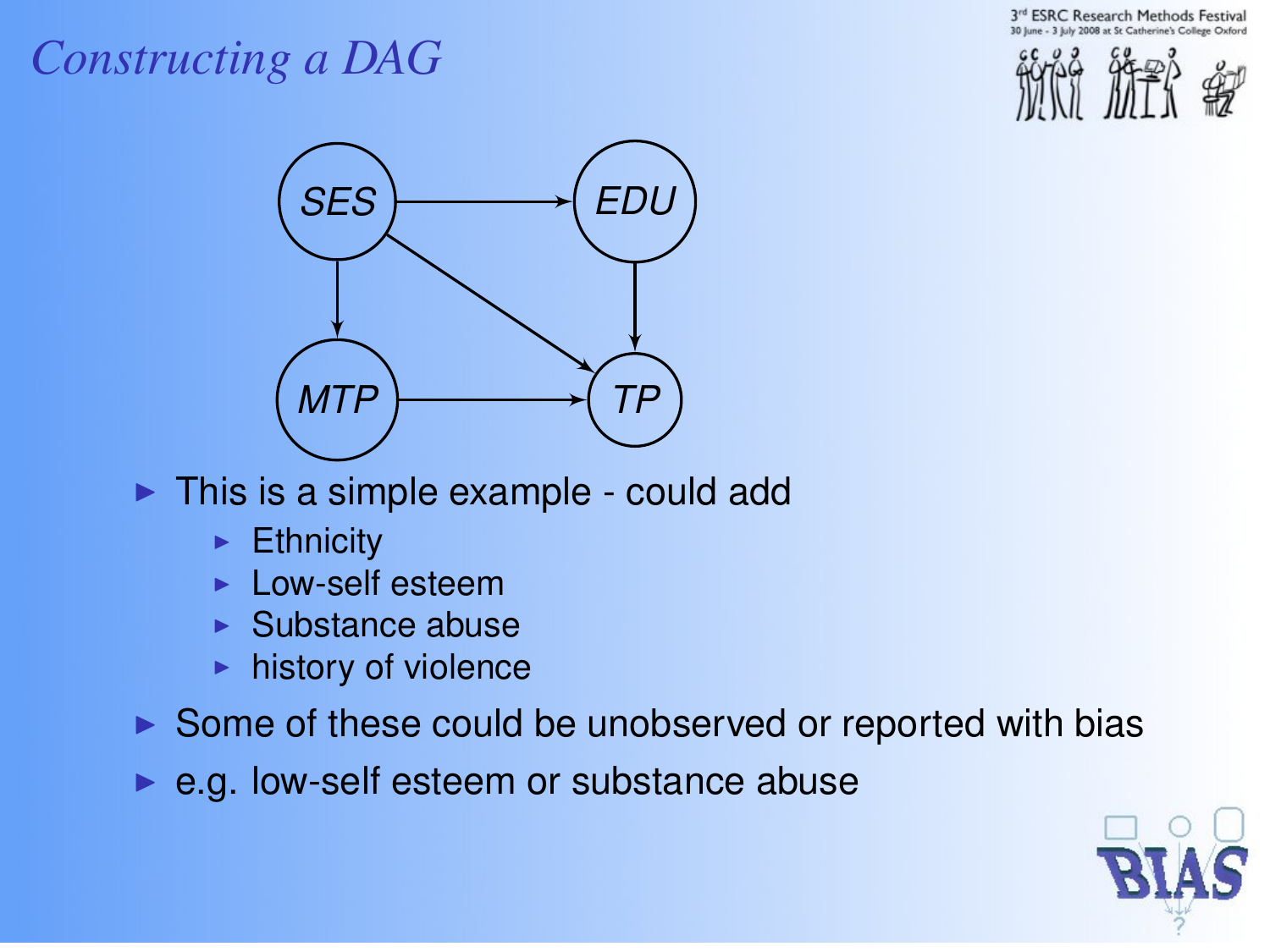**ESRC Research Methods** 

## *Incorporating data*





 $Pr(TP|MTP) =$ 

 $\sum$ *SES*,*EDU Pr*(*TP*|*MTP*, *SES*, *EDU*)*Pr*(*EDU*|*SES*)*Pr*(*MTP*|*SES*)*Pr*(*SES*)

can use frequencies from contingency tables to estimate *Pr*(*TP*|*MTP*) and Odds Ratio

- $\blacktriangleright$  The graph tells us how to factorise the distribution of variables into smaller simple parts
- $\blacktriangleright$  Helps to estimate using a modular approach see laters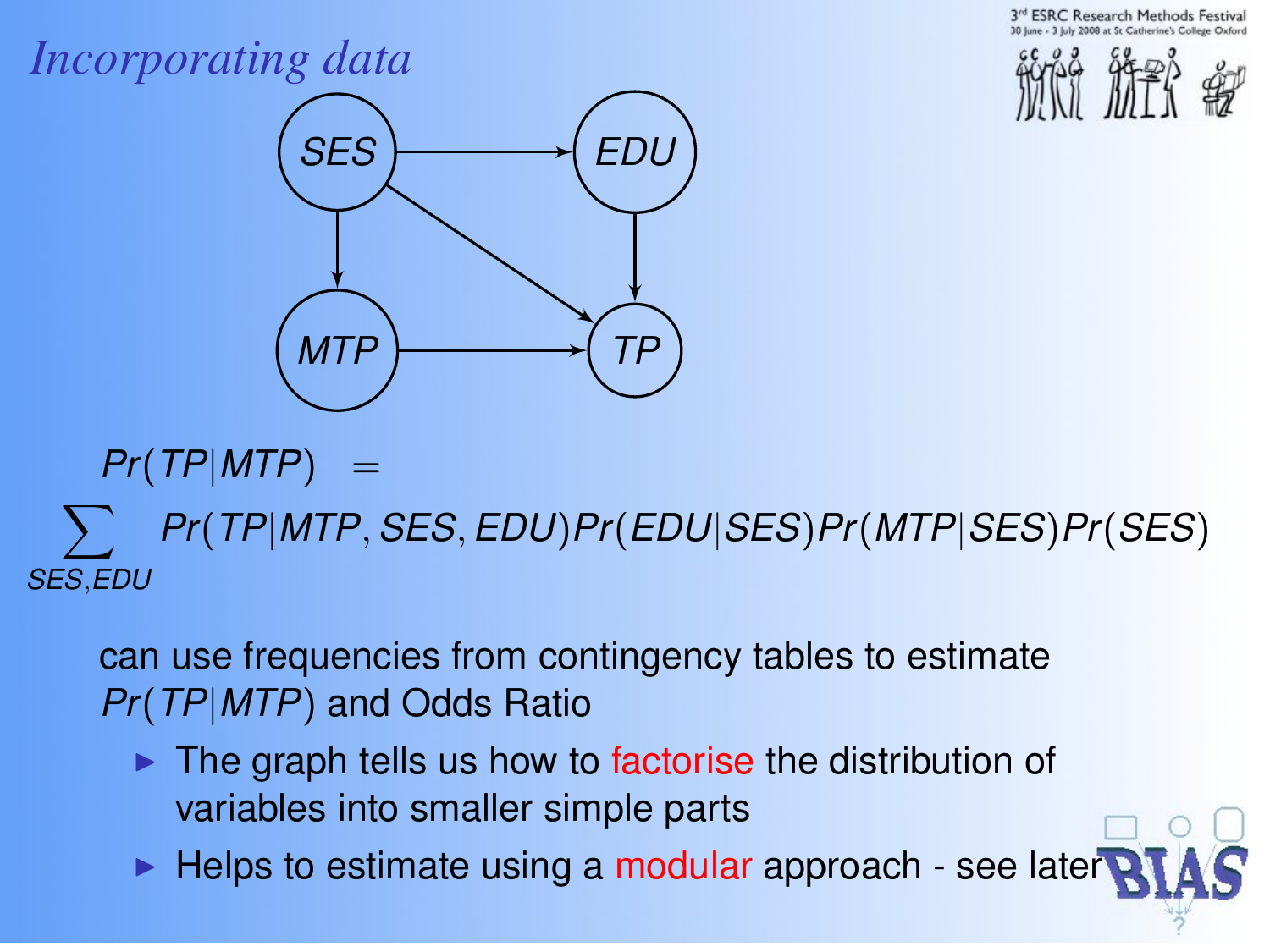

## *Incorporating data*



- $\triangleright$  We can do a path analysis [2] by assuming linear relationships between the variables
- $\triangleright$  For example, if we think that the influence of SES on TP is mediated only by MTP and EDU
- <sup>I</sup> i.e. *TP*⊥⊥*SES*|(*MTP*, *EDU*) then

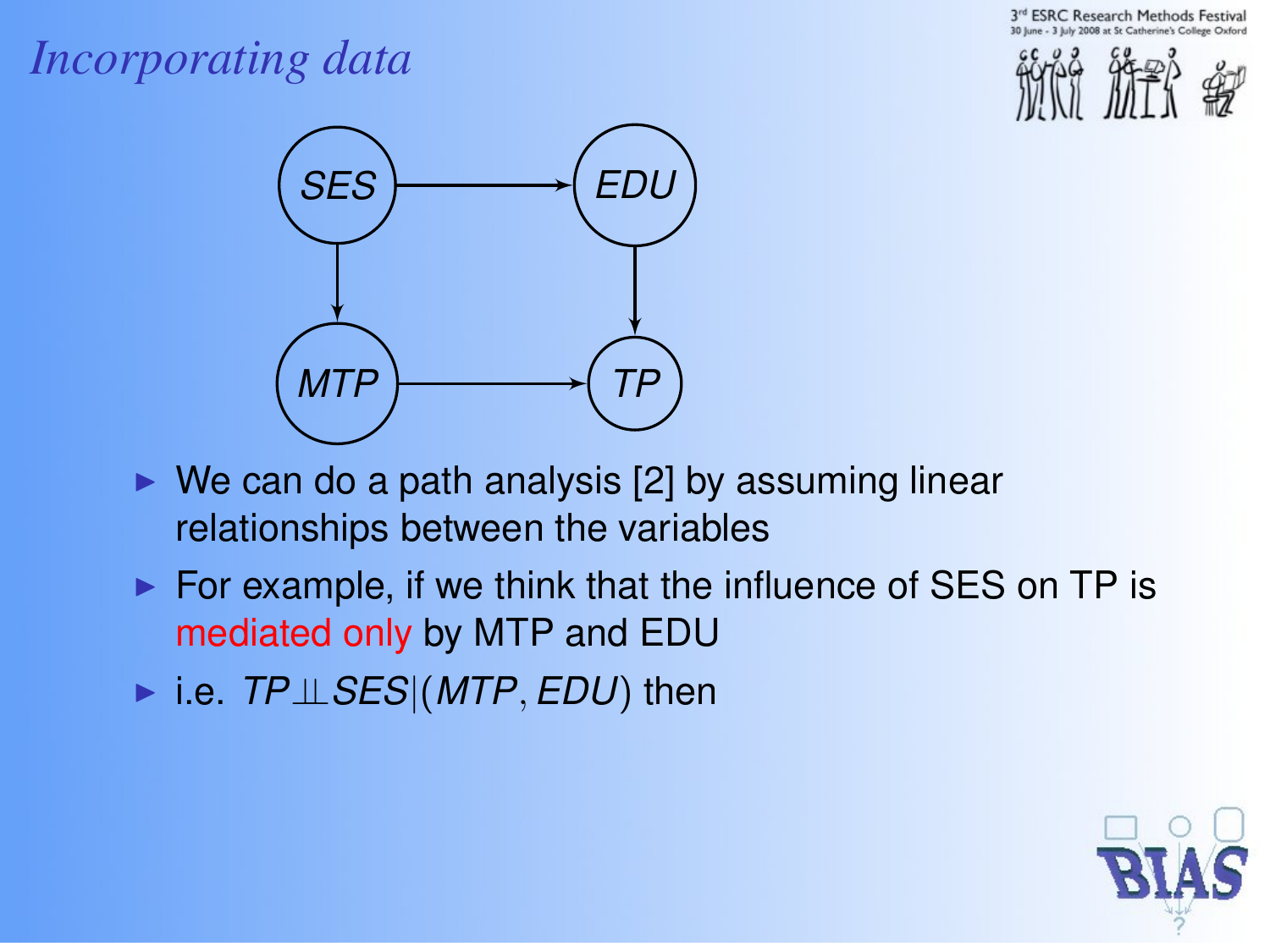**ESRC Research Methods Festiva** 

## *Incorporating data*



- $\triangleright$  We can do a path analysis [2] by assuming linear relationships between the variables
- $\triangleright$  For example, if we think that the influence of SES on TP is mediated only by MTP and EDU
- <sup>I</sup> i.e. *TP*⊥⊥*SES*|(*MTP*, *EDU*) then
- $\blacktriangleright$  *TP* =  $\alpha$ *MTP* +  $\beta$ *EDU*
- $\triangleright$  *MTP* =  $\gamma$ *SES* and *EDU* =  $\delta$ *SES*

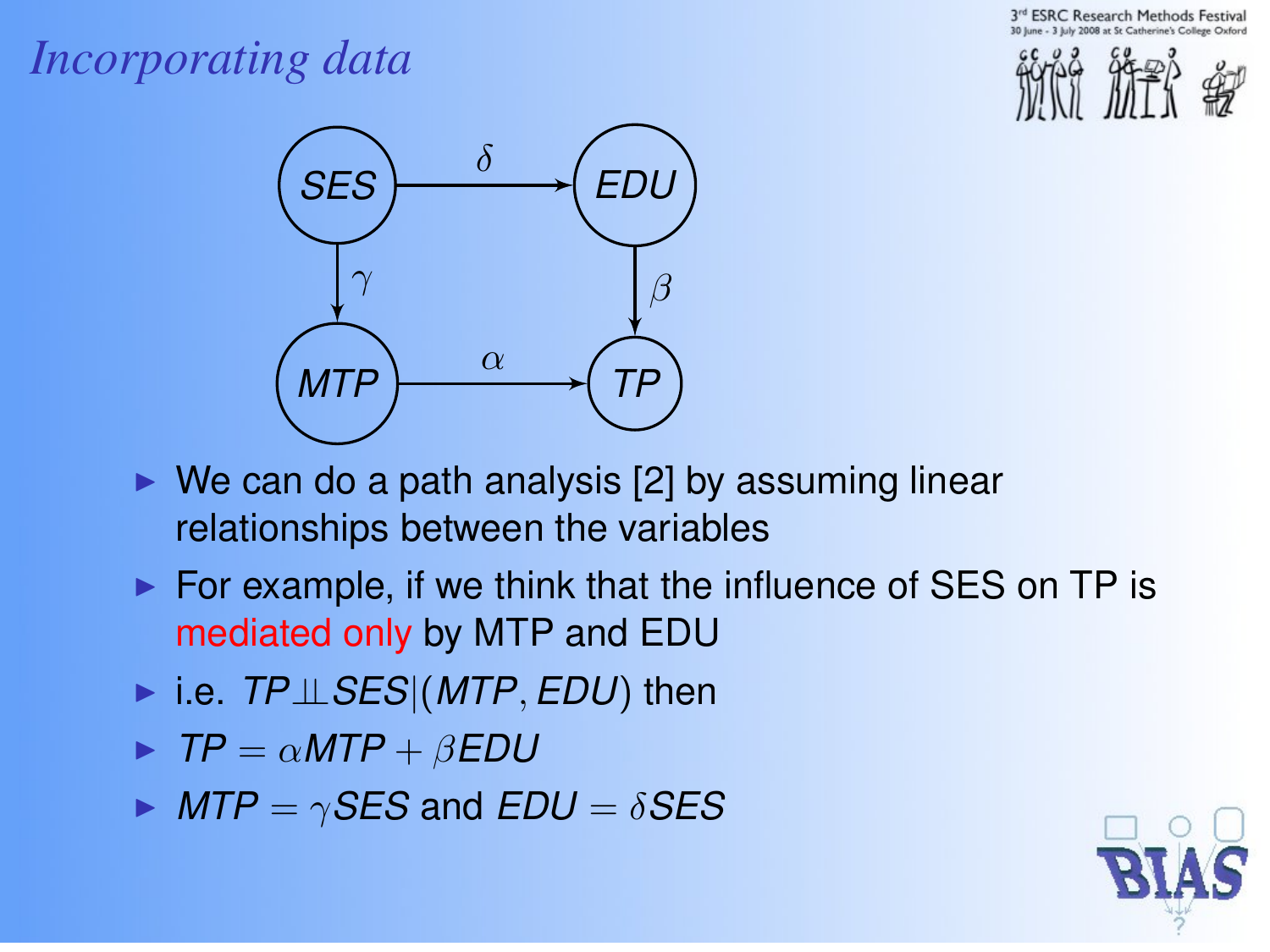## *Does the DAG correspond to reality?*



#### *True?*

- $\triangleright$  So you have a DAG that represents your belief about the relationships
- $\blacktriangleright$  Does it fit with observed data?
- *1.* What conditional independences does DAG encode?
- *2.* Moralisation criteria (see next slide)
- $\beta$ . Use e.g.  $\chi^2$  or Mantel-Haenszel test (or Bayesian network software) to determine if true in data
- *4.* Regressions if adding a variable to reg makes no difference to the outcome - maybe there is no dependence (not 100%).

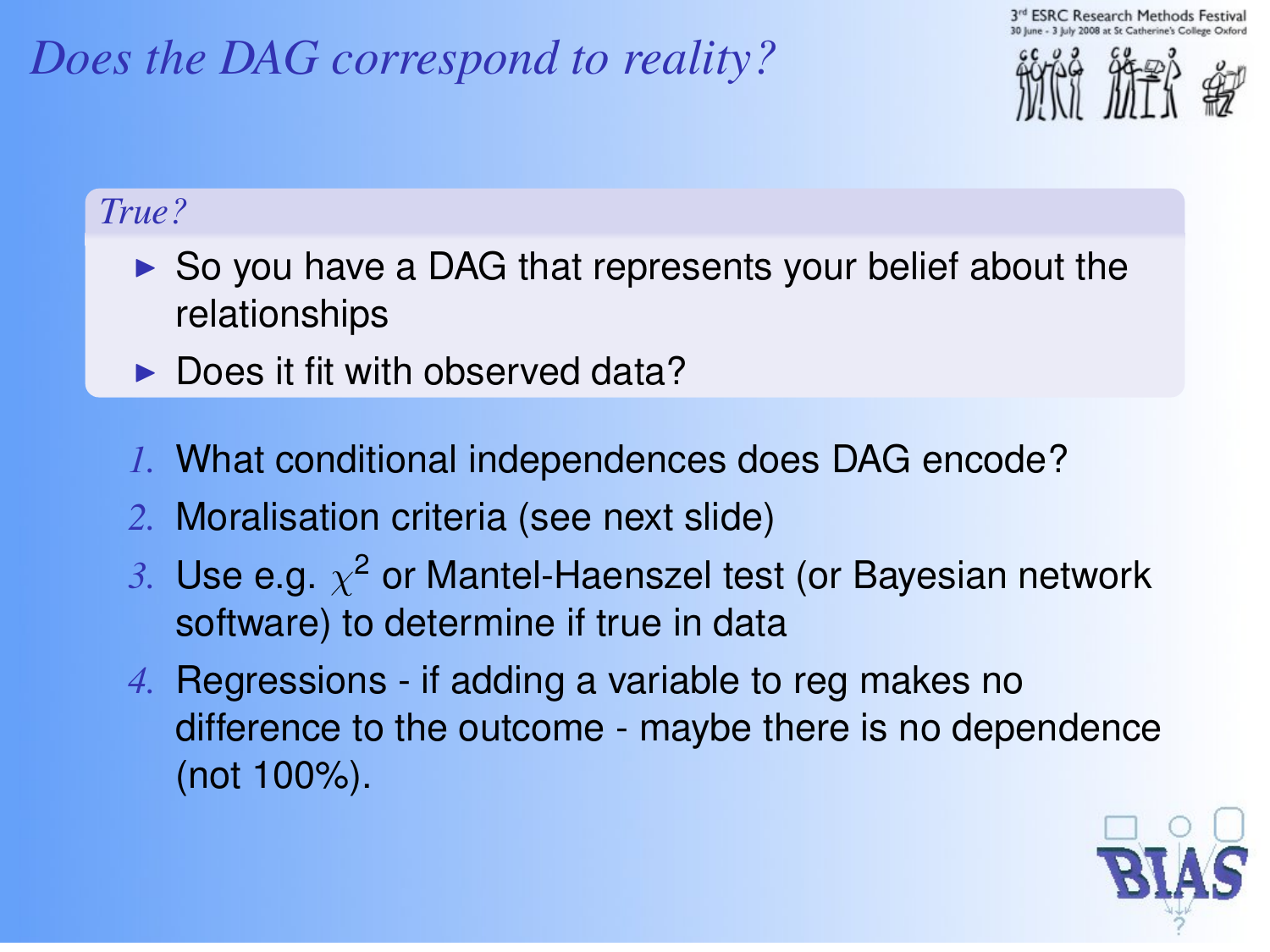3rd ESRC Research Methods Festival Catherine's College Oxford





 $\triangleright$  Say you care about relationship between EDU and MTP

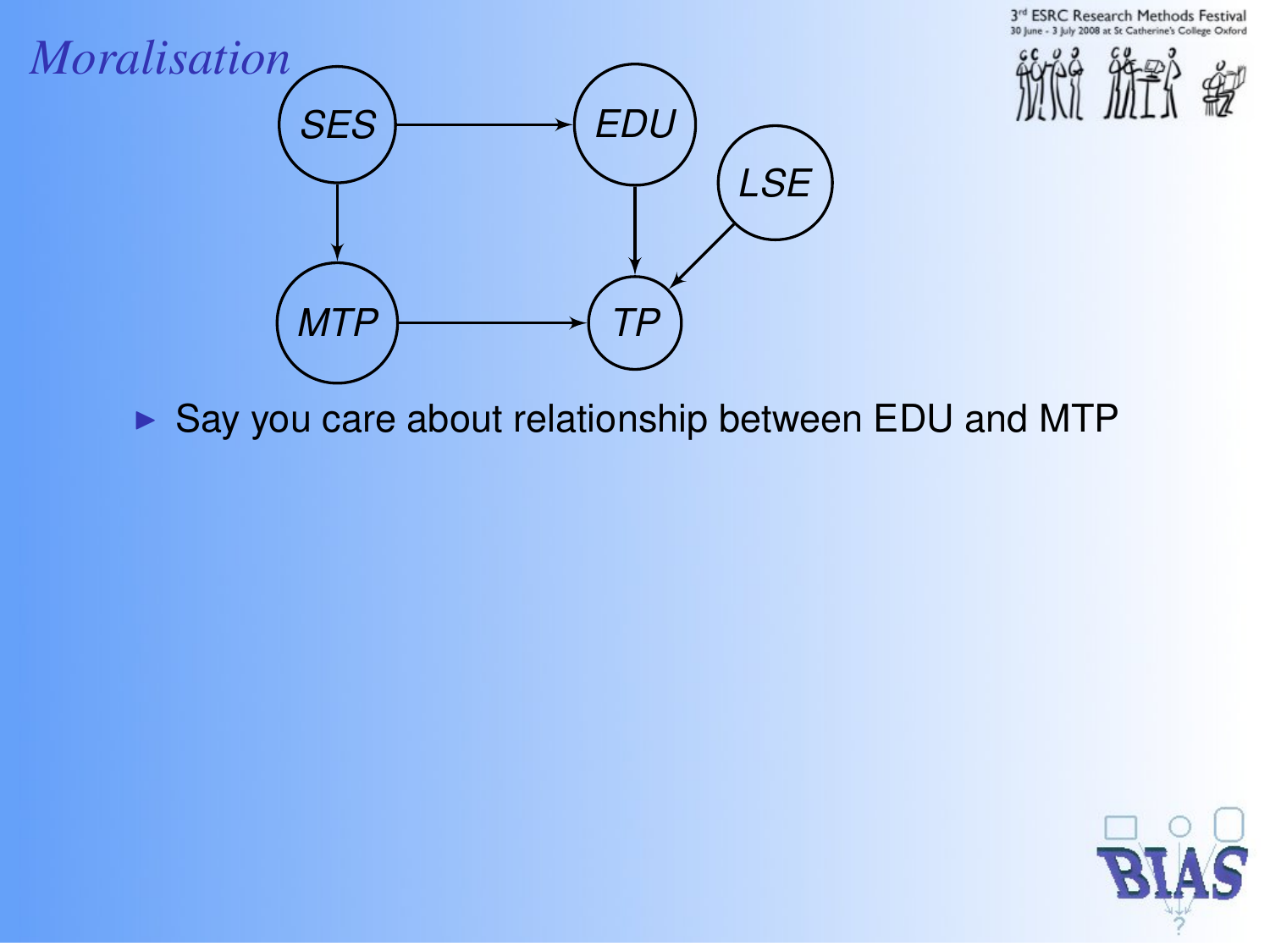



- $\triangleright$  Say you care about relationship between EDU and MTP
- $\triangleright$  Exclude all variables that are not ancestors of EDU and MTP -only SES here

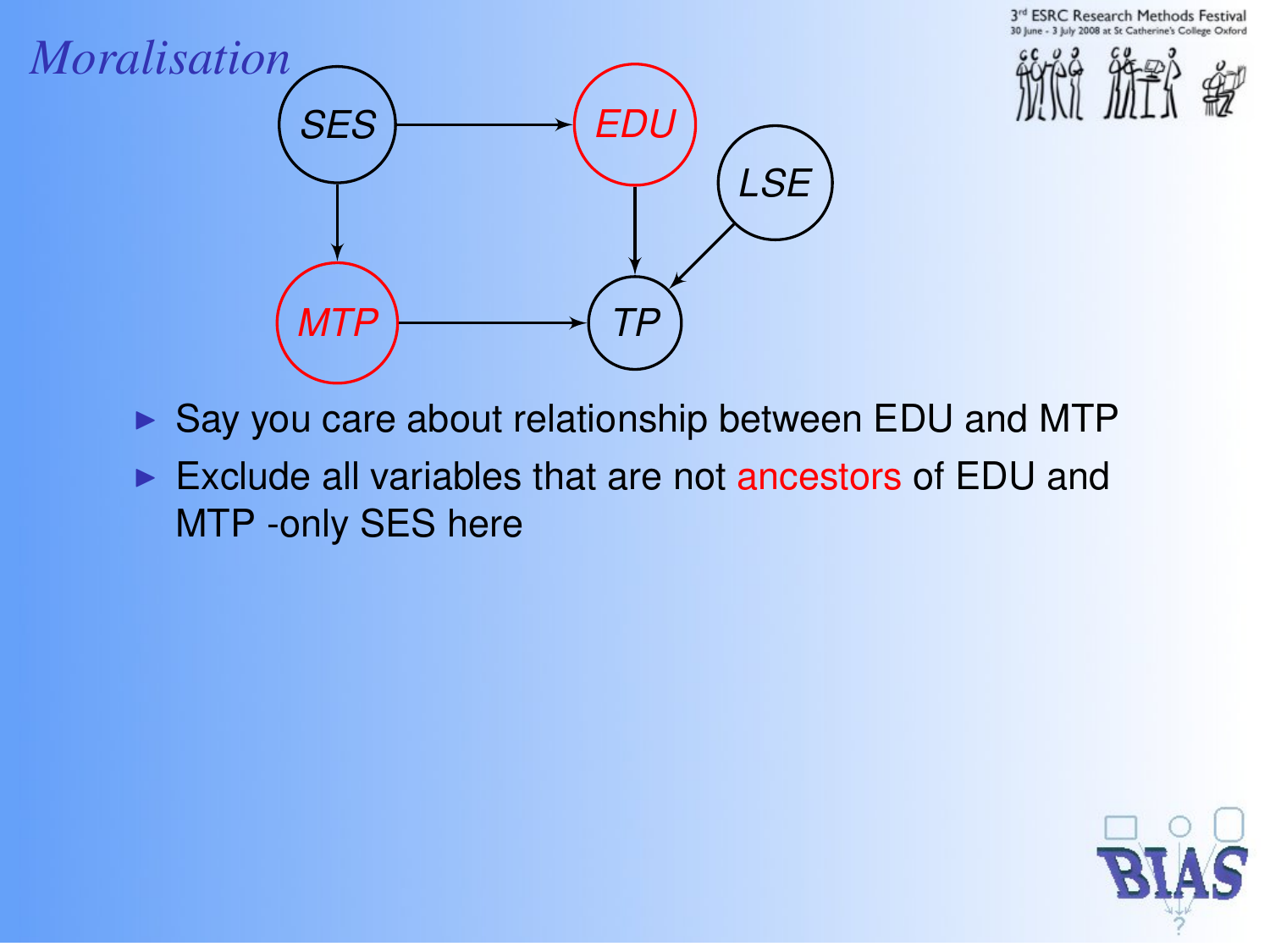**ESRC Research Methods Festiva** 





- $\triangleright$  Say you care about relationship between EDU and MTP
- $\blacktriangleright$  Exclude all variables that are not ancestors of EDU and MTP -only SES here
- Join (marry hence moralise) parents of common children (none here)
- $\blacktriangleright$  remove direction from arrows

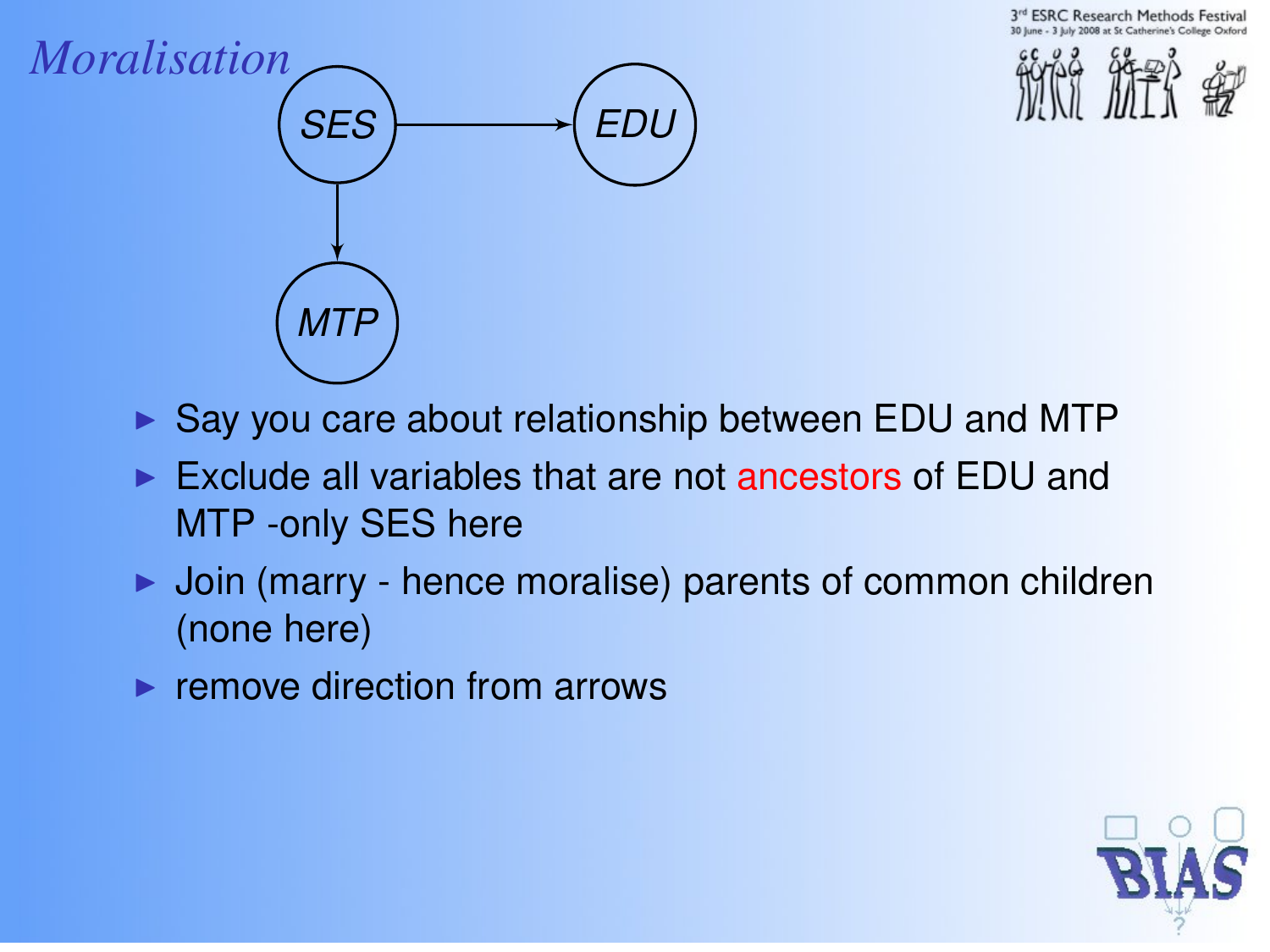**ESRC Research Methods** 





- $\triangleright$  Say you care about relationship between EDU and MTP
- $\triangleright$  Exclude all variables that are not ancestors of EDU and MTP -only SES here
- $\triangleright$  Join (marry hence moralise) parents of common children (none here)
- $\blacktriangleright$  remove direction from arrows
- $\triangleright$  all paths from EDU and MTP go through SES -*MTP*⊥⊥*EDU*|*SES*
- $\blacktriangleright$  i.e. mother being a teen mum is only associated to daughter's education via SES - makes sense?

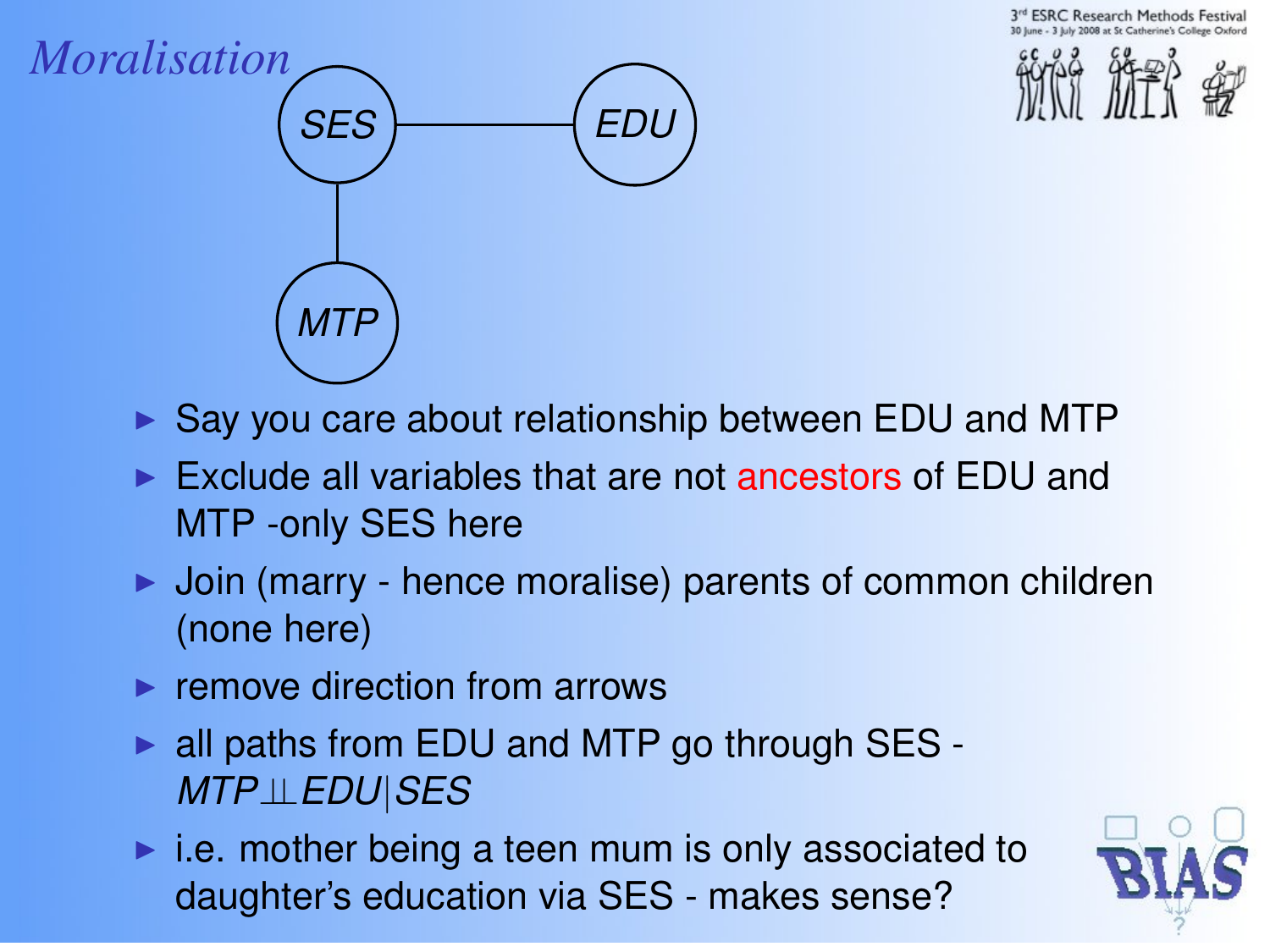3rd ESRC Research Methods Festival Catherine's College Oxford





 $\triangleright$  Say you care about relationship between TP and SES

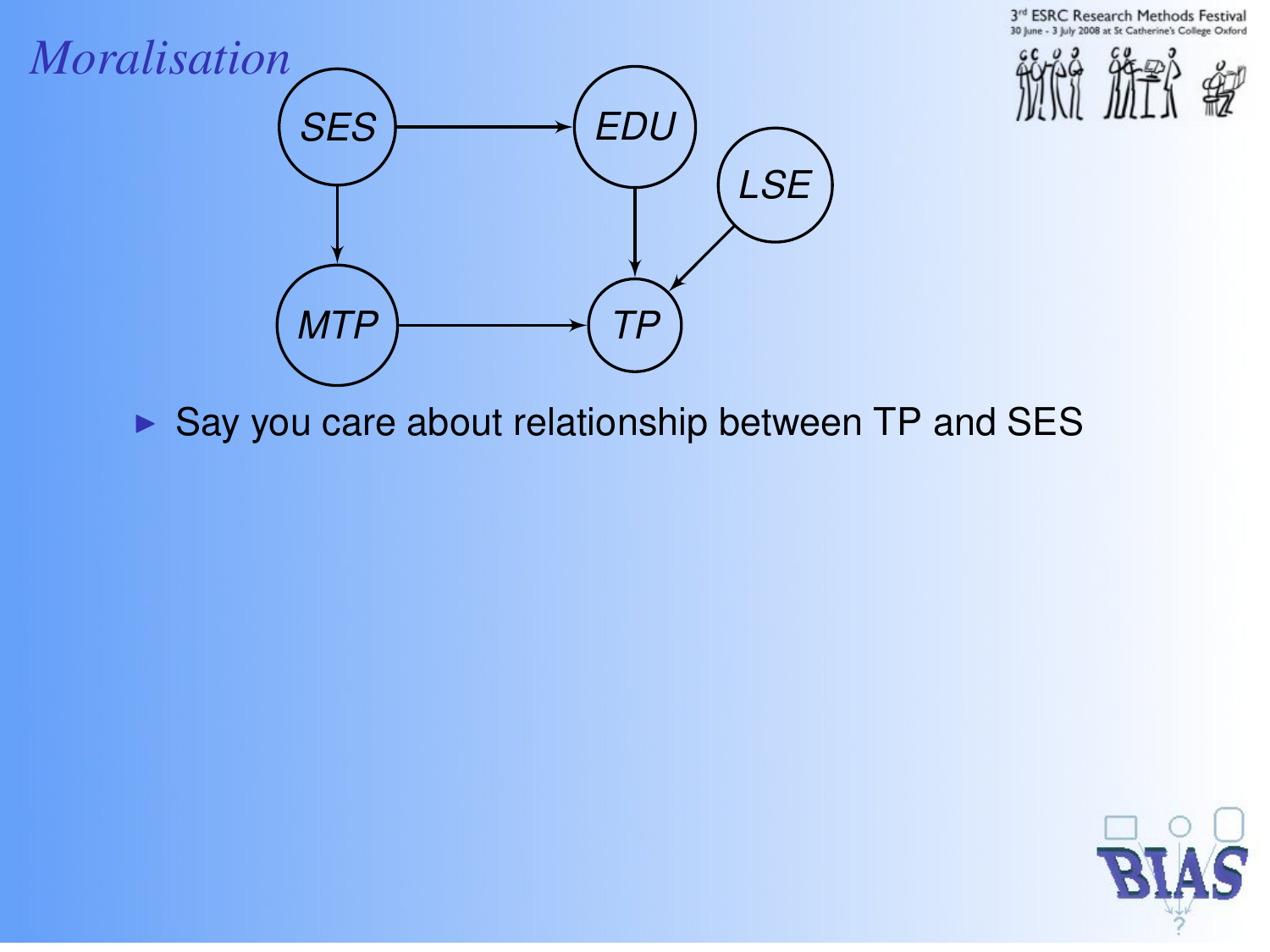



- $\triangleright$  Say you care about relationship between TP and SES
- $\triangleright$  Exclude all variables that are not ancestors of EDU and MTP - all variables are ancestors of TP

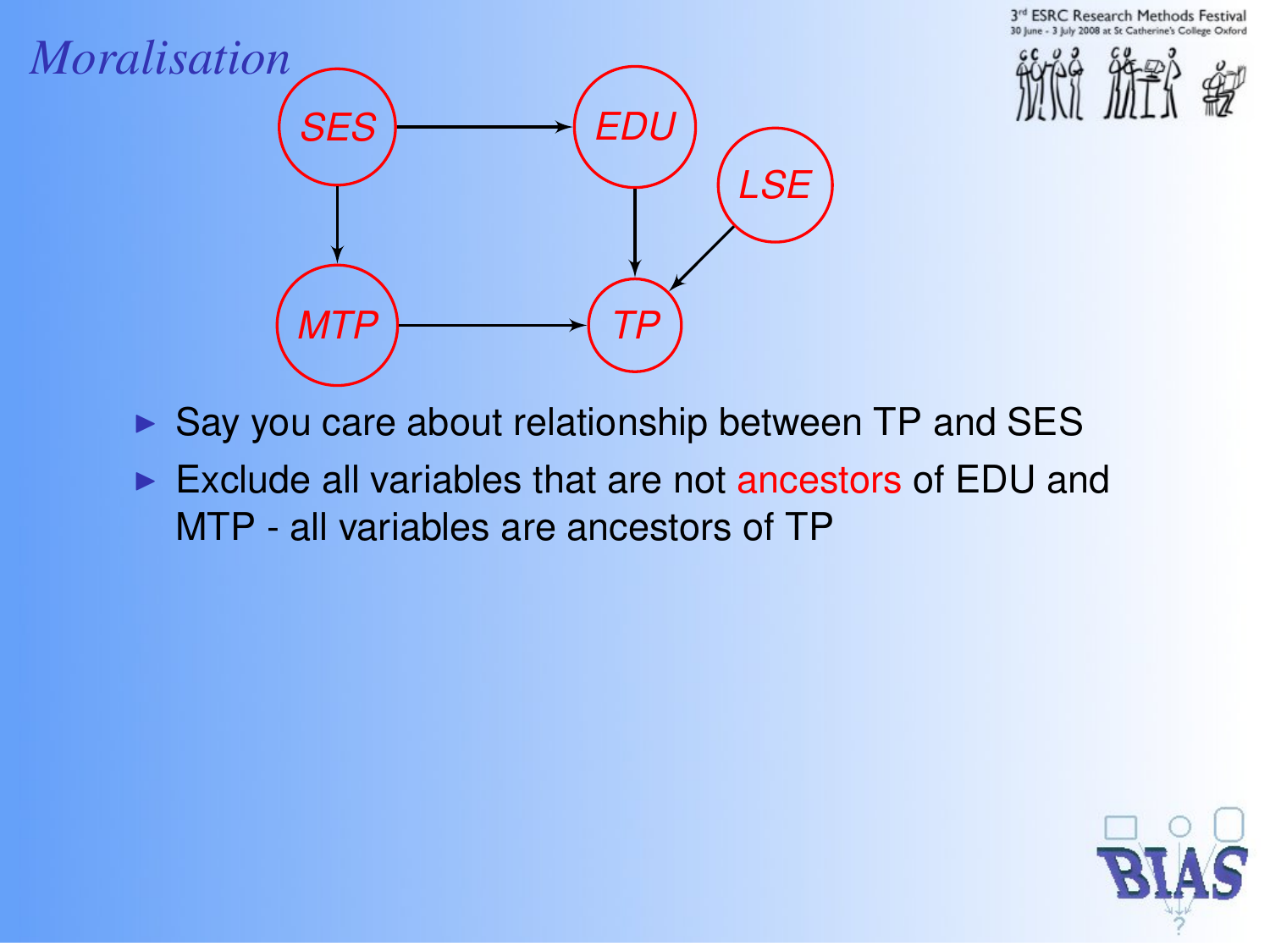



- $\triangleright$  Say you care about relationship between TP and SES
- $\triangleright$  Exclude all variables that are not ancestors of EDU and MTP - all variables are ancestors of TP
- $\blacktriangleright$  Join parents of common children

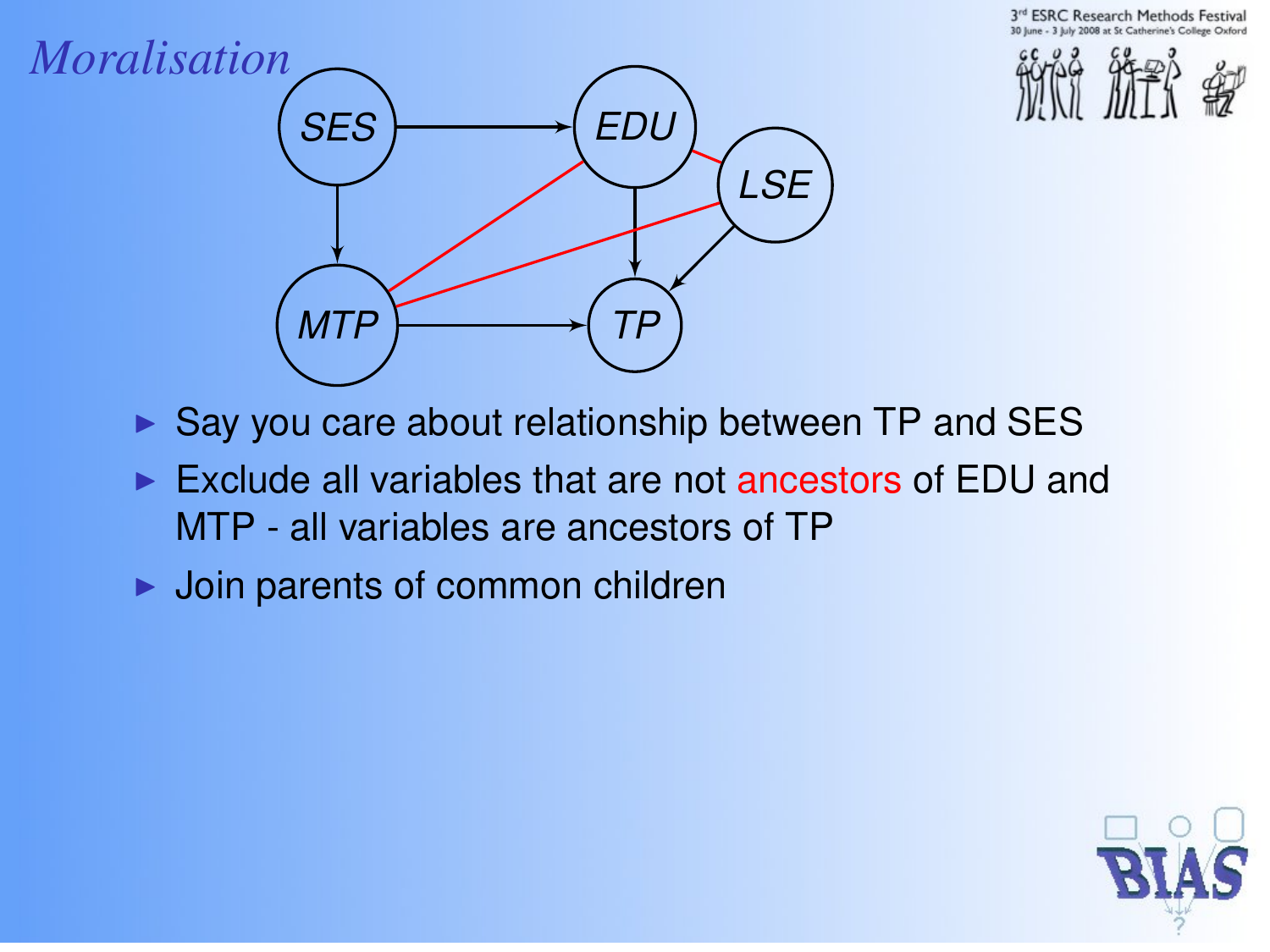**ESRC Research Methods Festival** 





- $\triangleright$  Say you care about relationship between TP and SES
- $\triangleright$  Exclude all variables that are not ancestors of EDU and MTP - all variables are ancestors of TP
- Join parents of common children
- $\blacktriangleright$  remove direction from arrows

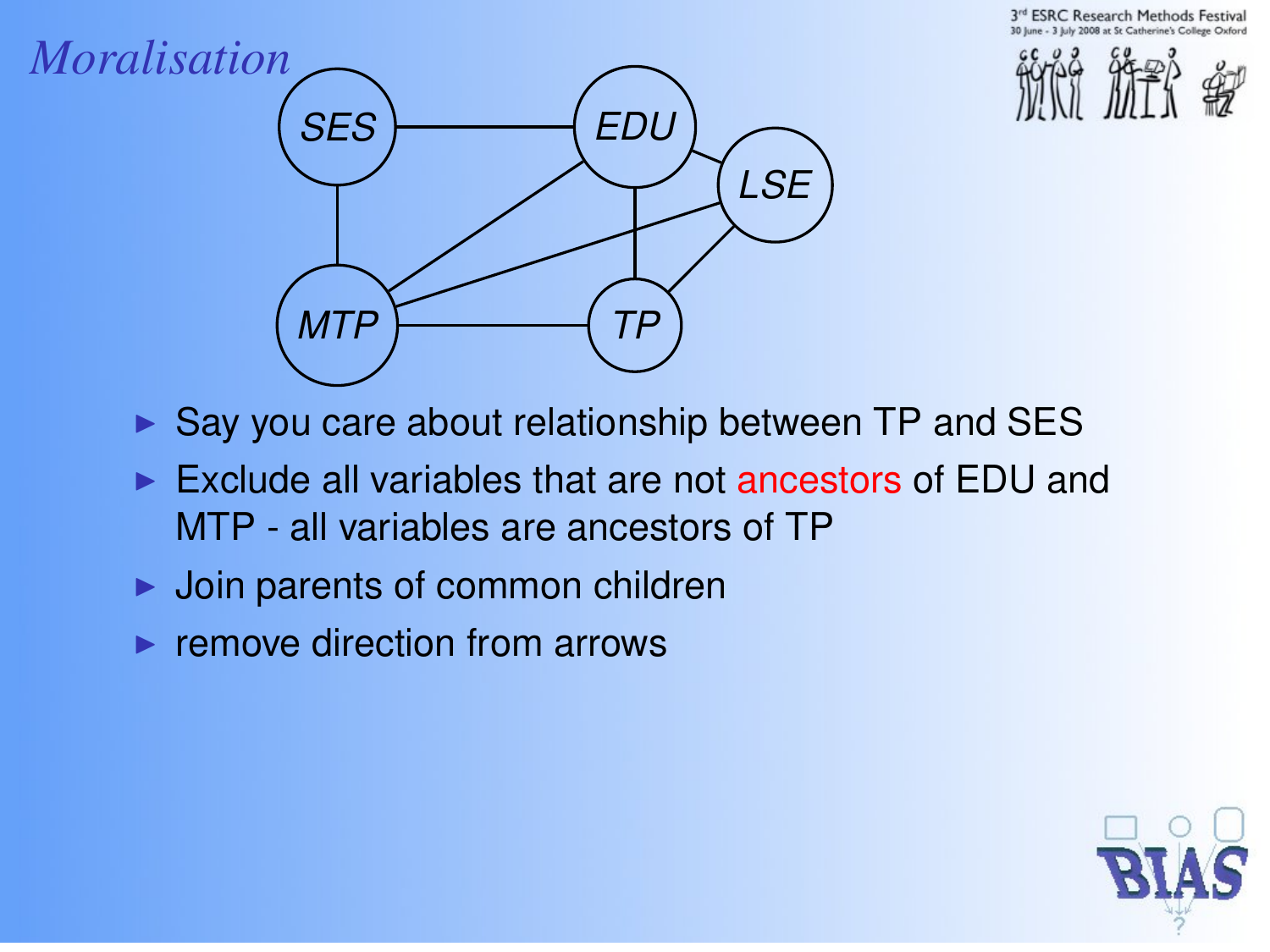**ESRC Research Methods** 





- $\triangleright$  Say you care about relationship between TP and SES
- $\triangleright$  Exclude all variables that are not ancestors of EDU and MTP - all variables are ancestors of TP
- $\blacktriangleright$  Join parents of common children
- $\blacktriangleright$  remove direction from arrows
- $\triangleright$  all paths from SES and TP go through EDU and MTP -*TP*⊥⊥*SES*|(*MTP*, *EDU*)
- $\blacktriangleright$  i.e. being a teen mum is only associated to SES via mother's teen mum status and education - not plausible, need more confounders!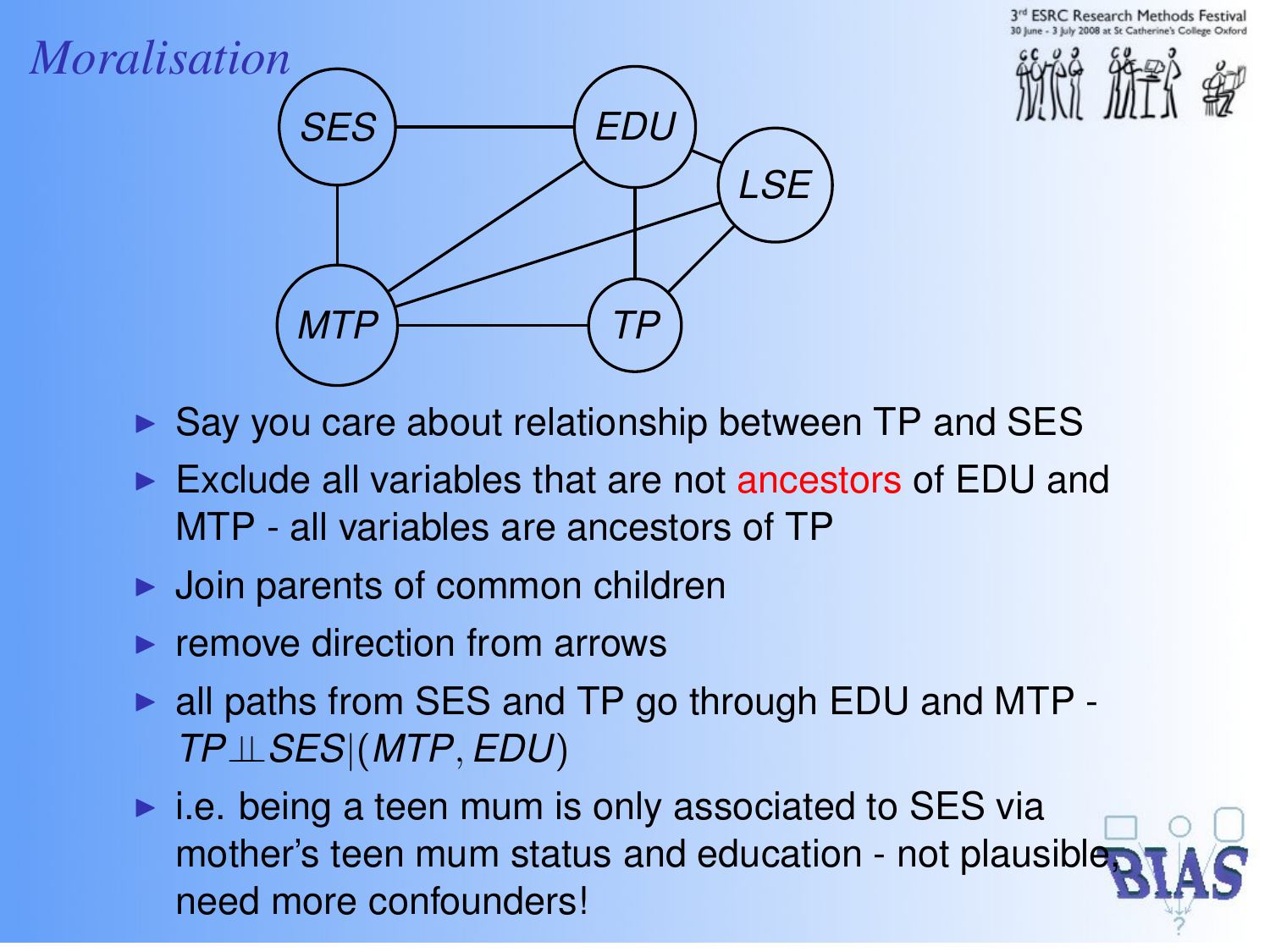## *Getting DAGs from data*

**ESRC Research Methods Festival** 



#### *Data mining*

- $\triangleright$  There are various methods for extracting DAGs from data
- $\triangleright$  Most ask what the conditional independences are between variables (using e.g.  $\chi^2$  tests) and construct a series of DAGs
- $\blacktriangleright$  There are also loads of computer programmes that take data and turn it into DAGs

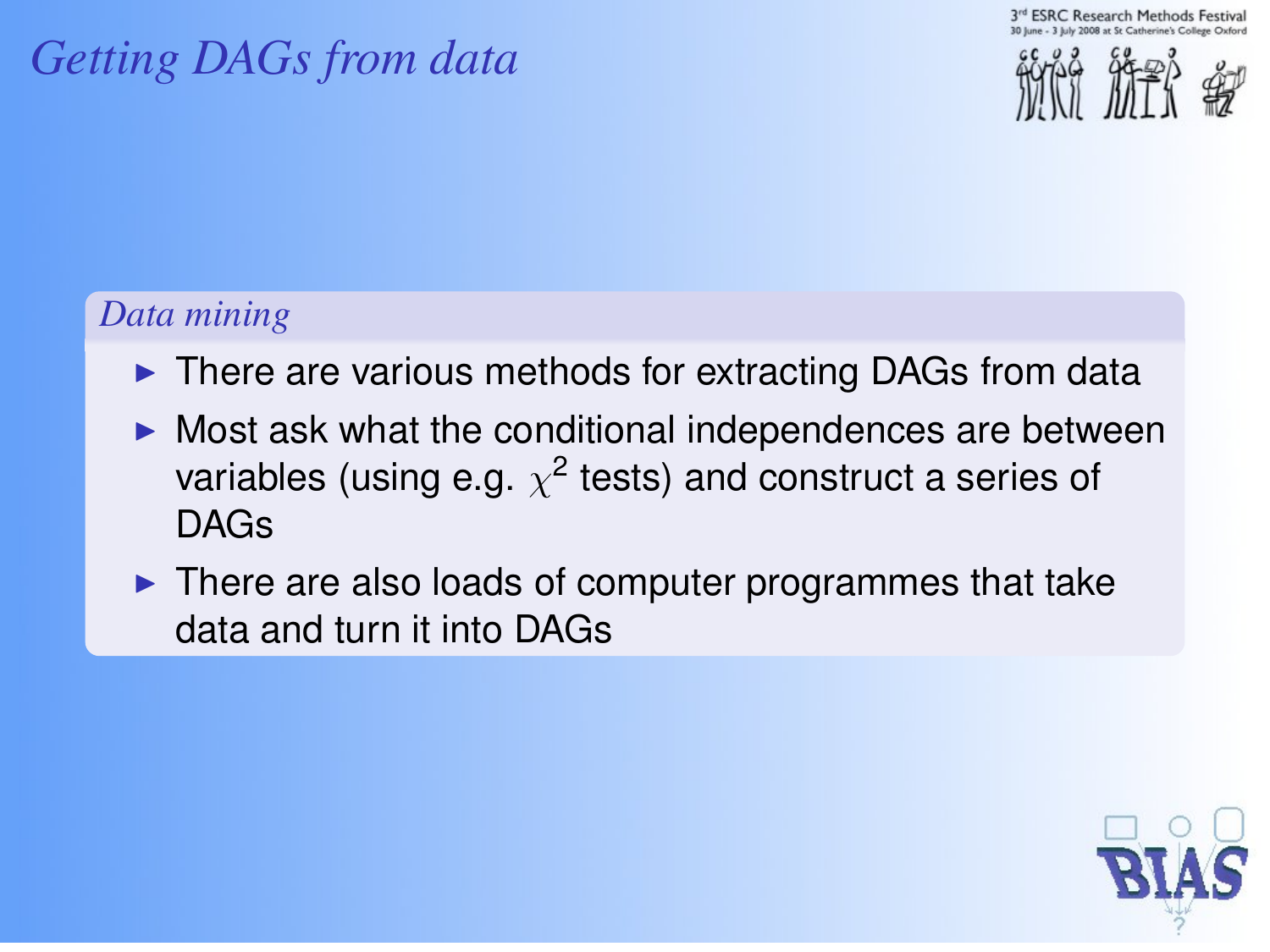3rd ESRC Research Methods Festival 30 line - 3 lists 2008 at St Catherine's College Oxford

## *Simple example*

.



#### Political affiliation (PA), abuse as a child (AC) and abusive parent (AP) [3]

#### *Contingency table*

|           | Obs       |             |                  |                 |     |  |
|-----------|-----------|-------------|------------------|-----------------|-----|--|
| <b>AC</b> | <b>AP</b> |             | $\mathsf S$<br>r |                 | tot |  |
|           |           | 12          | 27               | 58              |     |  |
|           | 0         | 7           | 28               | $\overline{30}$ |     |  |
|           |           |             |                  |                 |     |  |
| 0         |           | 5<br>9<br>9 |                  |                 |     |  |
|           | 0         | 19          | 15               | 18              |     |  |
|           | tot       |             |                  |                 |     |  |

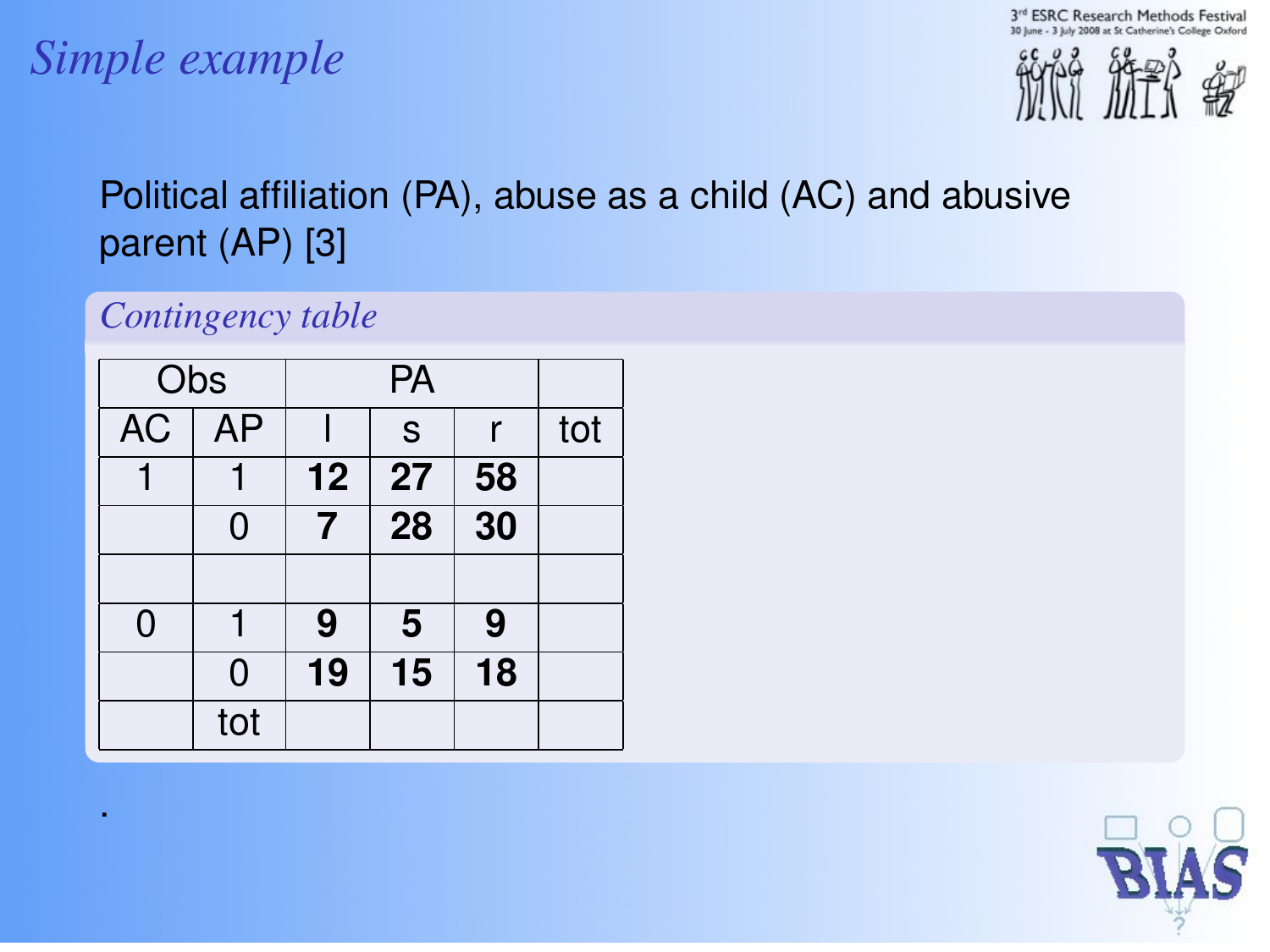3rd ESRC Research Methods Festival 30 line - 3 lists 2008 at St Catherine's College Oxford

## *Simple example*

.



#### Political affiliation (PA), abuse as a child (AC) and abusive parent (AP)

#### *Contingency table*

| Obs       |     |    |    |    |                 |  |
|-----------|-----|----|----|----|-----------------|--|
| <b>AC</b> | AP  |    | S  | r  | tot             |  |
|           |     | 12 | 27 | 58 | $\overline{97}$ |  |
|           | 0   | 7  | 28 | 30 | 65              |  |
|           |     | 19 | 55 | 88 | 162             |  |
| 0         | 1   | 9  | 5  | 9  | 23              |  |
|           | 0   | 19 | 15 | 18 | 52              |  |
|           | tot | 28 | 20 | 27 | $\overline{75}$ |  |

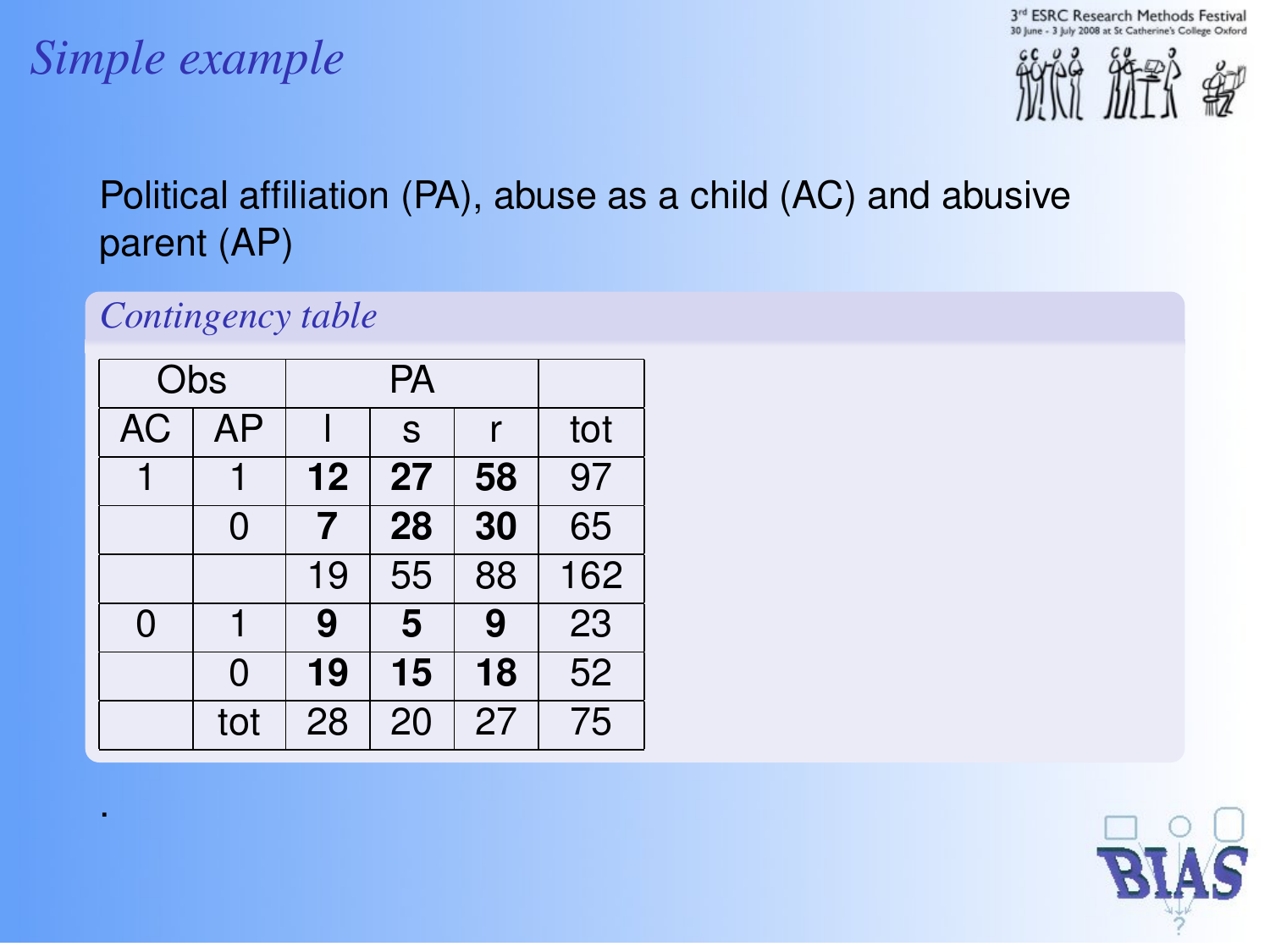## *Simple example*



#### Political affiliation (PA), abuse as a child (AC) and abusive parent (AP)

#### *Contingency table*

|    | PA<br>Obs |    |    | Exp |     | PA |     |    |    |    |     |
|----|-----------|----|----|-----|-----|----|-----|----|----|----|-----|
| AC | AP        |    | s  |     | tot | АC | AP  |    | s  |    | tot |
|    |           | 12 | 27 | 58  | 97  |    |     | 12 | 33 | 53 | 97  |
|    | 0         |    | 28 | 30  | 65  |    | 0   | 8  | 22 | 35 | 65  |
|    |           | 19 | 55 | 88  | 162 |    |     | 19 | 55 | 88 | 162 |
| 0  |           | 9  | 5  | 9   | 23  | 0  |     | 9  | 6  | 8  | 23  |
|    | 0         | 19 | 15 | 18  | 52  |    | 0   | 19 | 14 | 19 | 52  |
|    | tot       | 28 | 20 | 27  | 75  |    | tot | 28 | 20 | 27 | 75  |

The two tables are very similar and "say" that *PA*⊥⊥*AP*|*AC*

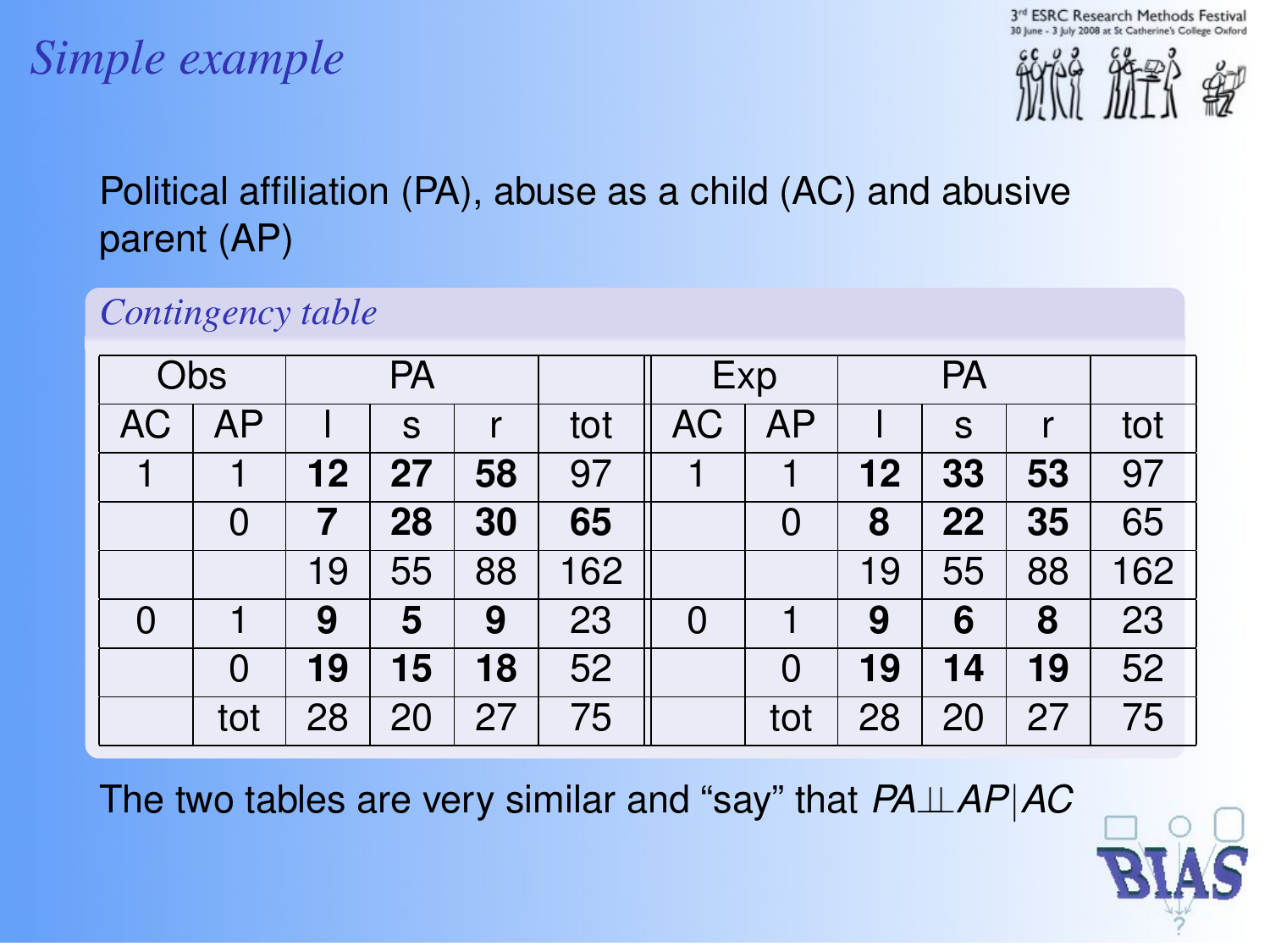3<sup>rd</sup> ESRC Research Methods Festival<br>30 June - 3 July 2008 at St Catherine's College Oxford

#### *DAGs are modular*





▶ Data source 1: SES, EDU, MTP

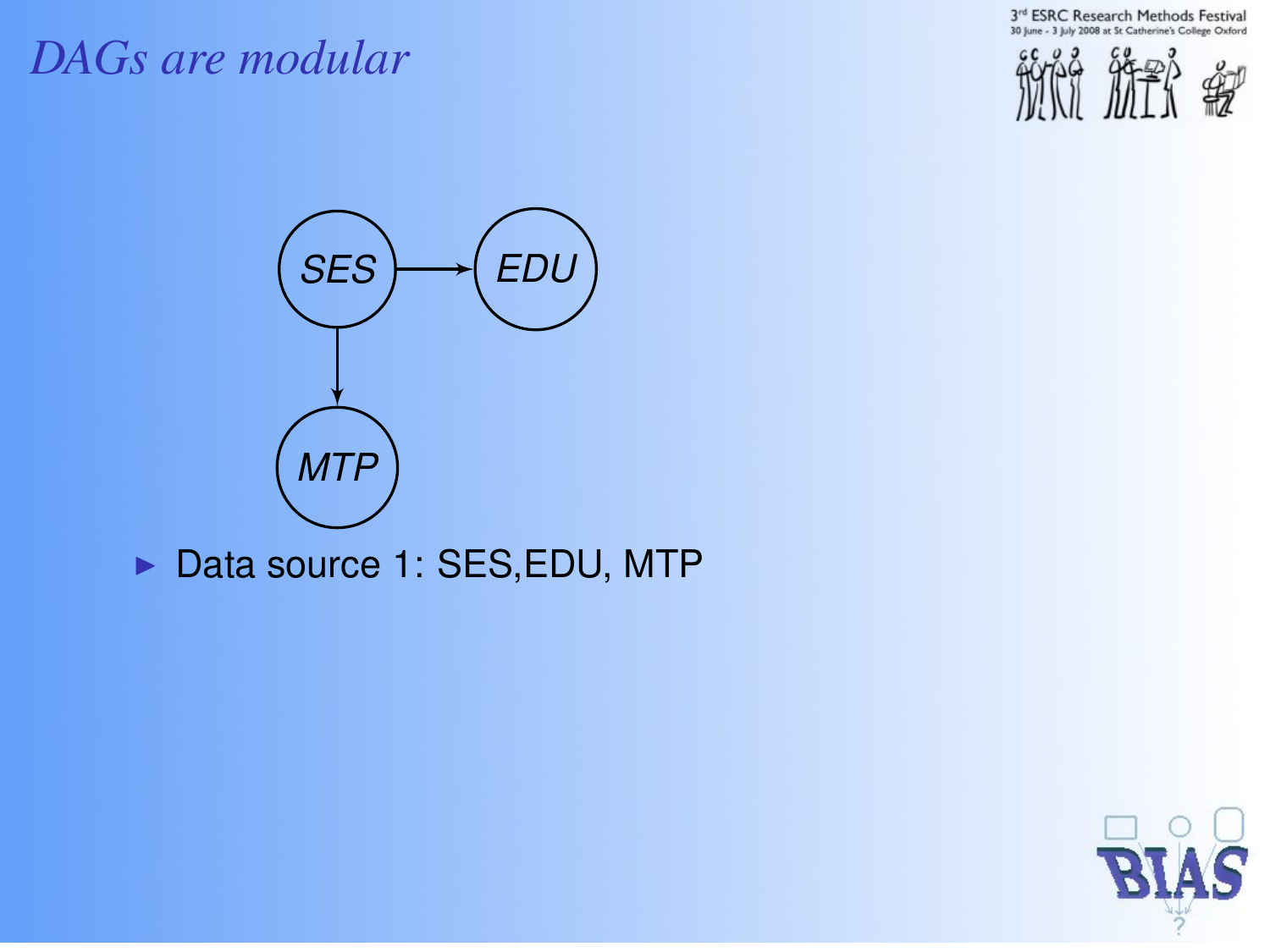3<sup>rd</sup> ESRC Research Methods Festival Catherine's College Oxford

#### *DAGs are modular*





- Data source 1: SES, EDU, MTP
- Data source 2: MTP, EDU and TP

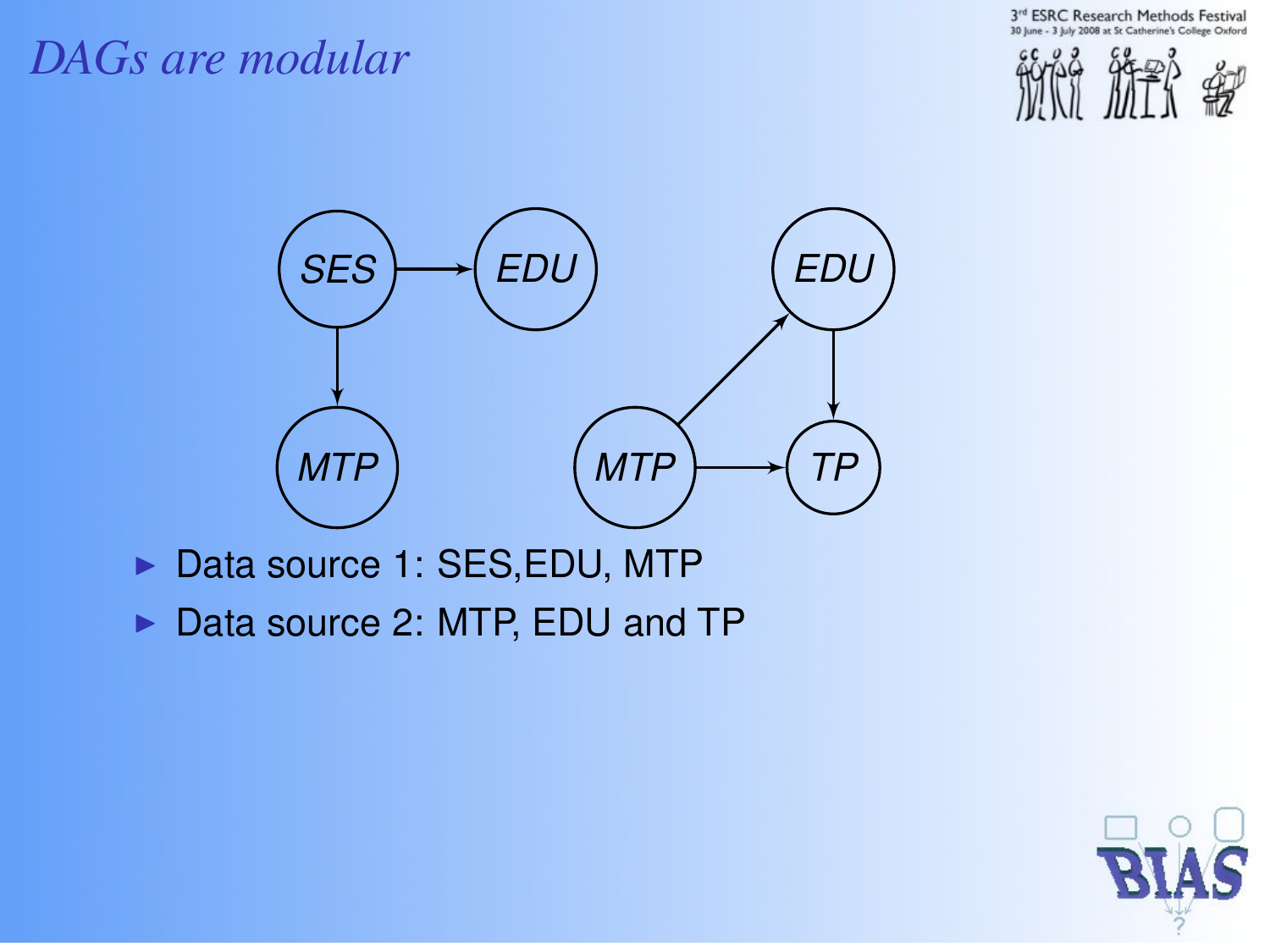#### *DAGs are modular*





- Data source 1: SES, EDU, MTP
- Data source 2: MTP, EDU and TP
- $\triangleright$  Can join two sources to make inference about SES and TP!

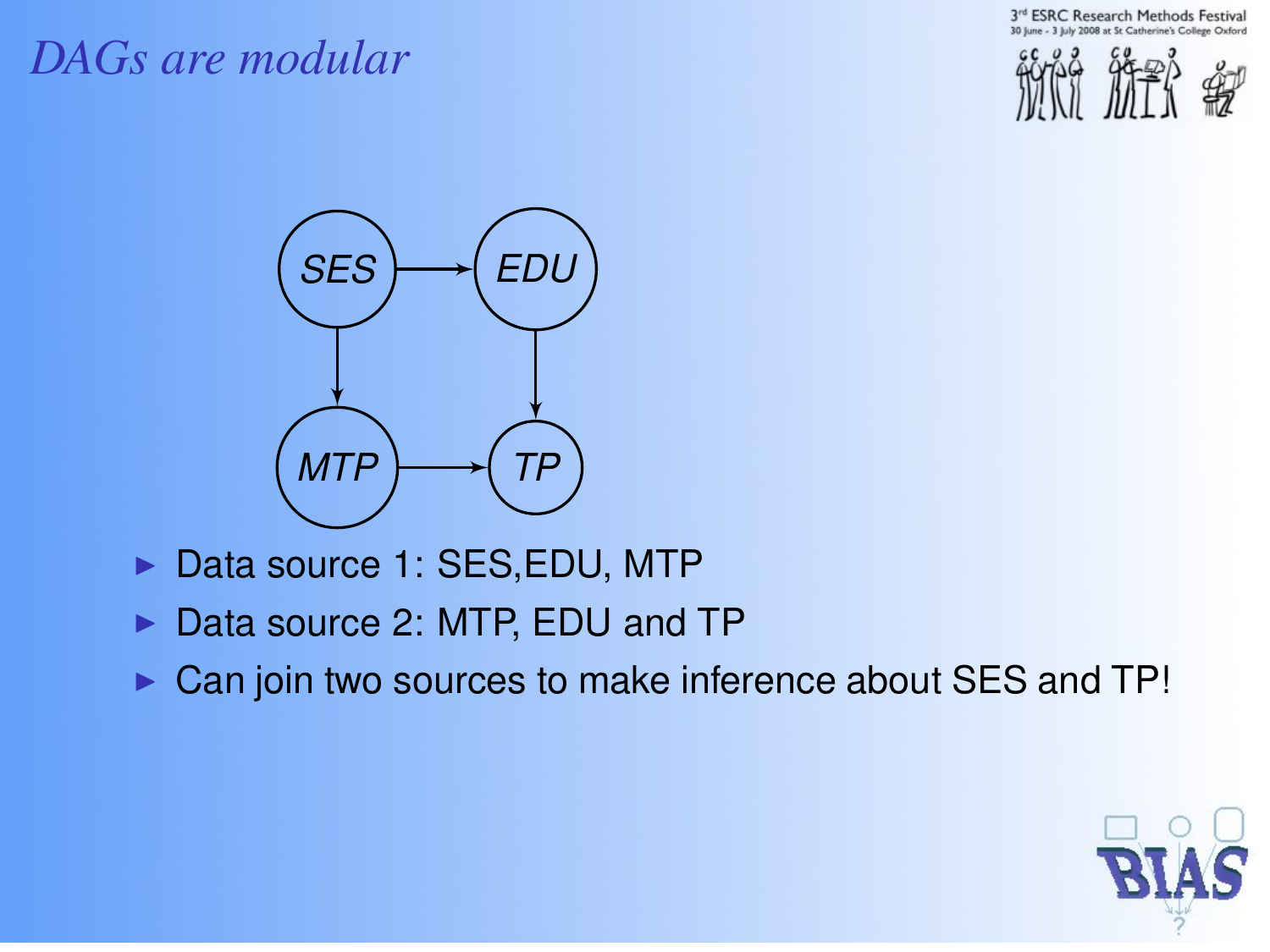**ESRC Research Methods** 

## *Causal inference*



#### *Types*

- ▶ Potential outcomes/Counterfactuals (Rubin [4], Pearl [5])
- Causal Graphs (Pearl[5], Greenland, Robins [6])
- Decision theory (Dawid [7], Geneletti [8], Didelez [9])

#### *General issues*

- $\triangleright$  no causation w/out manipulation
- $\triangleright$  Means need to be careful about observational data
- $\blacktriangleright$  typically there are unobserved confounders, reporting bias etc
- $\triangleright$  Causality is an external assumption